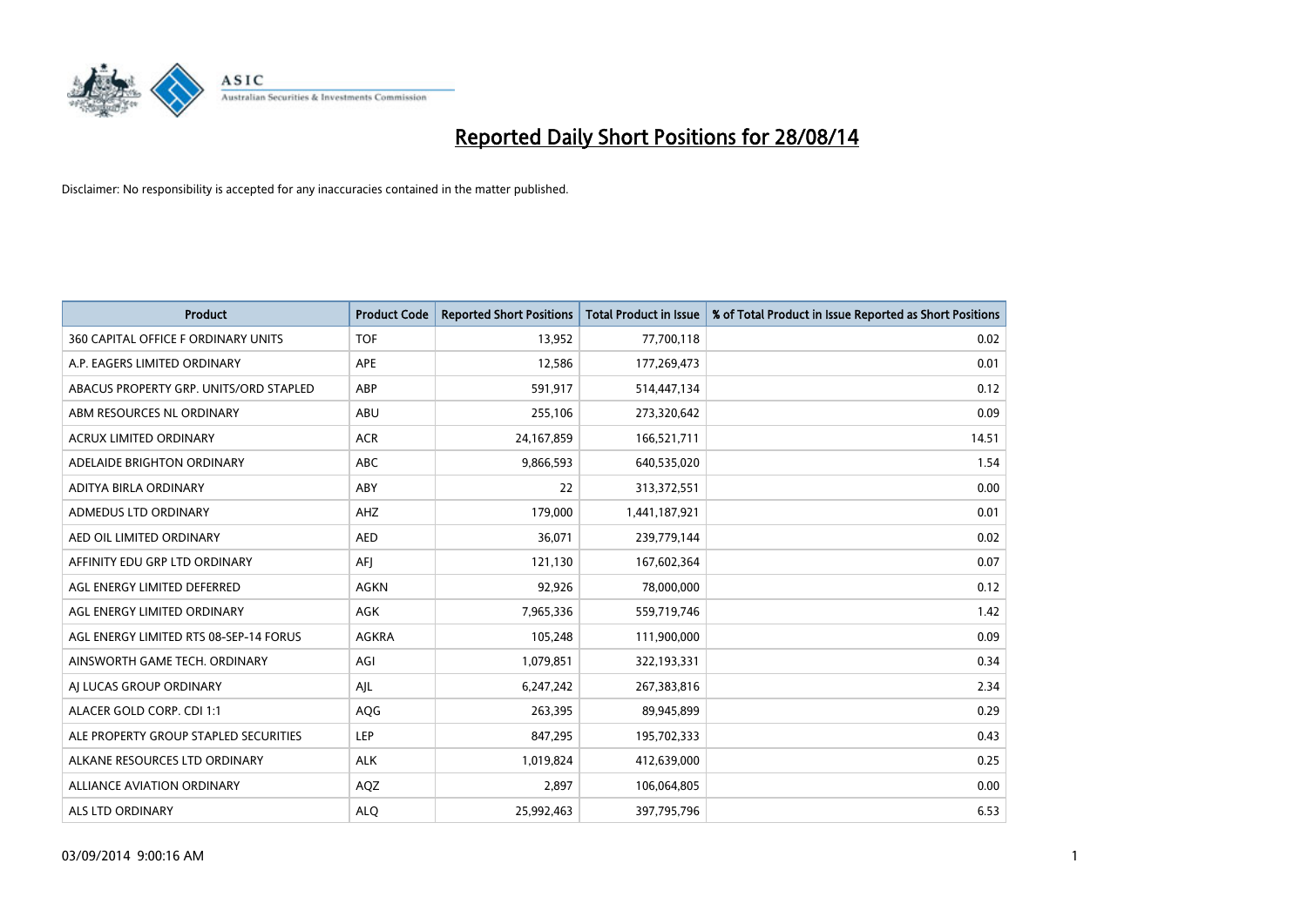

| <b>Product</b>                          | <b>Product Code</b> | <b>Reported Short Positions</b> | <b>Total Product in Issue</b> | % of Total Product in Issue Reported as Short Positions |
|-----------------------------------------|---------------------|---------------------------------|-------------------------------|---------------------------------------------------------|
| ALTIUM LIMITED ORDINARY                 | <b>ALU</b>          | 5,928                           | 113,272,762                   | 0.01                                                    |
| ALUMINA LIMITED ORDINARY                | AWC                 | 81,325,550                      | 2,806,225,615                 | 2.90                                                    |
| AMALGAMATED HOLDINGS ORDINARY           | AHD                 | 122,604                         | 157,884,059                   | 0.08                                                    |
| AMCOM TELECOMM, ORDINARY                | AMM                 | 3,580,903                       | 264,835,089                   | 1.35                                                    |
| AMCOR LIMITED ORDINARY                  | AMC                 | 6,081,996                       | 1,206,684,923                 | 0.50                                                    |
| AMP LIMITED ORDINARY                    | AMP                 | 12,189,947                      | 2,957,737,964                 | 0.41                                                    |
| ANSELL LIMITED ORDINARY                 | <b>ANN</b>          | 6,856,975                       | 152,937,881                   | 4.48                                                    |
| ANZ BANKING GRP LTD ORDINARY            | ANZ                 | 9,326,906                       | 2,756,605,842                 | 0.34                                                    |
| APA GROUP STAPLED SECURITIES            | <b>APA</b>          | 11,603,853                      | 835,750,807                   | 1.39                                                    |
| APN NEWS & MEDIA ORDINARY               | <b>APN</b>          | 655,863                         | 1,029,041,356                 | 0.06                                                    |
| AQUARIUS PLATINUM. ORDINARY             | AQP                 | 2,825,724                       | 1,464,872,899                 | 0.19                                                    |
| AOUILA RESOURCES ORDINARY               | <b>AQA</b>          | 14,745                          | 411,804,442                   | 0.00                                                    |
| ARB CORPORATION ORDINARY                | ARP                 | 1,323,719                       | 72,493,302                    | 1.83                                                    |
| ARDENT LEISURE GROUP STAPLED SECURITIES | AAD                 | 1,914,608                       | 427,554,294                   | 0.45                                                    |
| ARENA REIT. ORDINARY UNITS              | <b>ARF</b>          | 2,325                           | 211,495,653                   | 0.00                                                    |
| ARISTOCRAT LEISURE ORDINARY             | ALL                 | 605,247                         | 626,528,316                   | 0.10                                                    |
| ARRIUM LTD ORDINARY                     | ARI                 | 45,434,528                      | 1,366,183,142                 | 3.33                                                    |
| ASALEO CARE LIMITED ORDINARY            | AHY                 | 3,567,408                       | 603,321,384                   | 0.59                                                    |
| ASCIANO LIMITED ORDINARY                | <b>AIO</b>          | 2,674,794                       | 975,385,664                   | 0.27                                                    |
| ASG GROUP LIMITED ORDINARY              | ASZ                 | 396,371                         | 206,720,839                   | 0.19                                                    |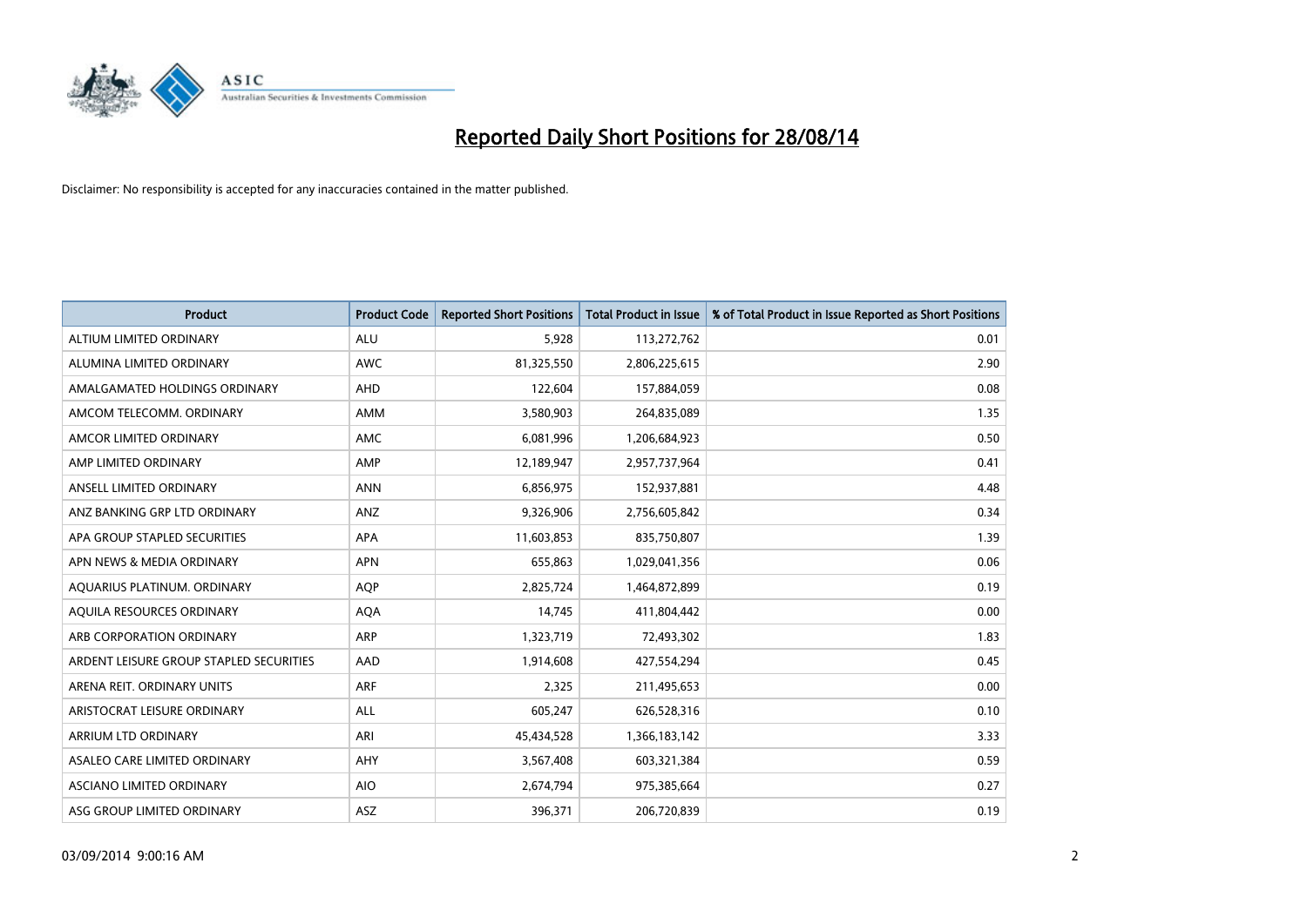

| <b>Product</b>                            | <b>Product Code</b> | <b>Reported Short Positions</b> | <b>Total Product in Issue</b> | % of Total Product in Issue Reported as Short Positions |
|-------------------------------------------|---------------------|---------------------------------|-------------------------------|---------------------------------------------------------|
| ASPEN GROUP ORD/UNITS STAPLED             | <b>APZ</b>          | 137,411                         | 119,948,774                   | 0.11                                                    |
| ASTRO JAP PROP GROUP STAPLED US PROHIBIT. | AJA                 | 32,588                          | 67,211,752                    | 0.05                                                    |
| ASX LIMITED ORDINARY                      | ASX                 | 5,949,177                       | 193,595,162                   | 3.07                                                    |
| ATLAS IRON LIMITED ORDINARY               | AGO                 | 145,250,761                     | 915,701,543                   | 15.86                                                   |
| ATRUM COAL NL ORDINARY                    | ATU                 | 160,645                         | 162,324,242                   | 0.10                                                    |
| AURIZON HOLDINGS LTD ORDINARY             | AZJ                 | 2,683,459                       | 2,137,284,503                 | 0.13                                                    |
| AUSDRILL LIMITED ORDINARY                 | <b>ASL</b>          | 24,115,287                      | 312,277,224                   | 7.72                                                    |
| AUSENCO LIMITED ORDINARY                  | AAX                 | 1,308,630                       | 168,449,799                   | 0.78                                                    |
| AUSNET SERVICES STAPLED SECURITIES        | <b>AST</b>          | 28,343,016                      | 3,425,244,162                 | 0.83                                                    |
| <b>AUSTAL LIMITED ORDINARY</b>            | ASB                 | 166,218                         | 346,379,377                   | 0.05                                                    |
| AUSTBROKERS HOLDINGS ORDINARY             | <b>AUB</b>          | 62,834                          | 59,955,596                    | 0.10                                                    |
| AUSTIN ENGINEERING ORDINARY               | <b>ANG</b>          | 1,434,078                       | 84,274,004                    | 1.70                                                    |
| AUSTRALAND PROPERTY STAPLED SECURITY      | <b>ALZ</b>          | 67,203                          | 581,797,922                   | 0.01                                                    |
| AUSTRALIAN AGRICULT, ORDINARY             | AAC                 | 2,312,085                       | 532,474,721                   | 0.43                                                    |
| AUSTRALIAN FOUNDAT, ORDINARY              | AFI                 | 100                             | 1,049,055,166                 | 0.00                                                    |
| AUSTRALIAN PHARM, ORDINARY                | API                 | 10,631,116                      | 488,115,883                   | 2.18                                                    |
| AUTOMOTIVE HOLDINGS ORDINARY              | AHE                 | 1,387,779                       | 306,437,941                   | 0.45                                                    |
| AVEO GROUP STAPLED SECURITIES             | <b>AOG</b>          | 9,976,484                       | 500,111,460                   | 1.99                                                    |
| AWE LIMITED ORDINARY                      | AWE                 | 461,885                         | 522,696,385                   | 0.09                                                    |
| AZONTO PET LTD ORDINARY                   | APY                 |                                 | 1,159,375,100                 | 0.00                                                    |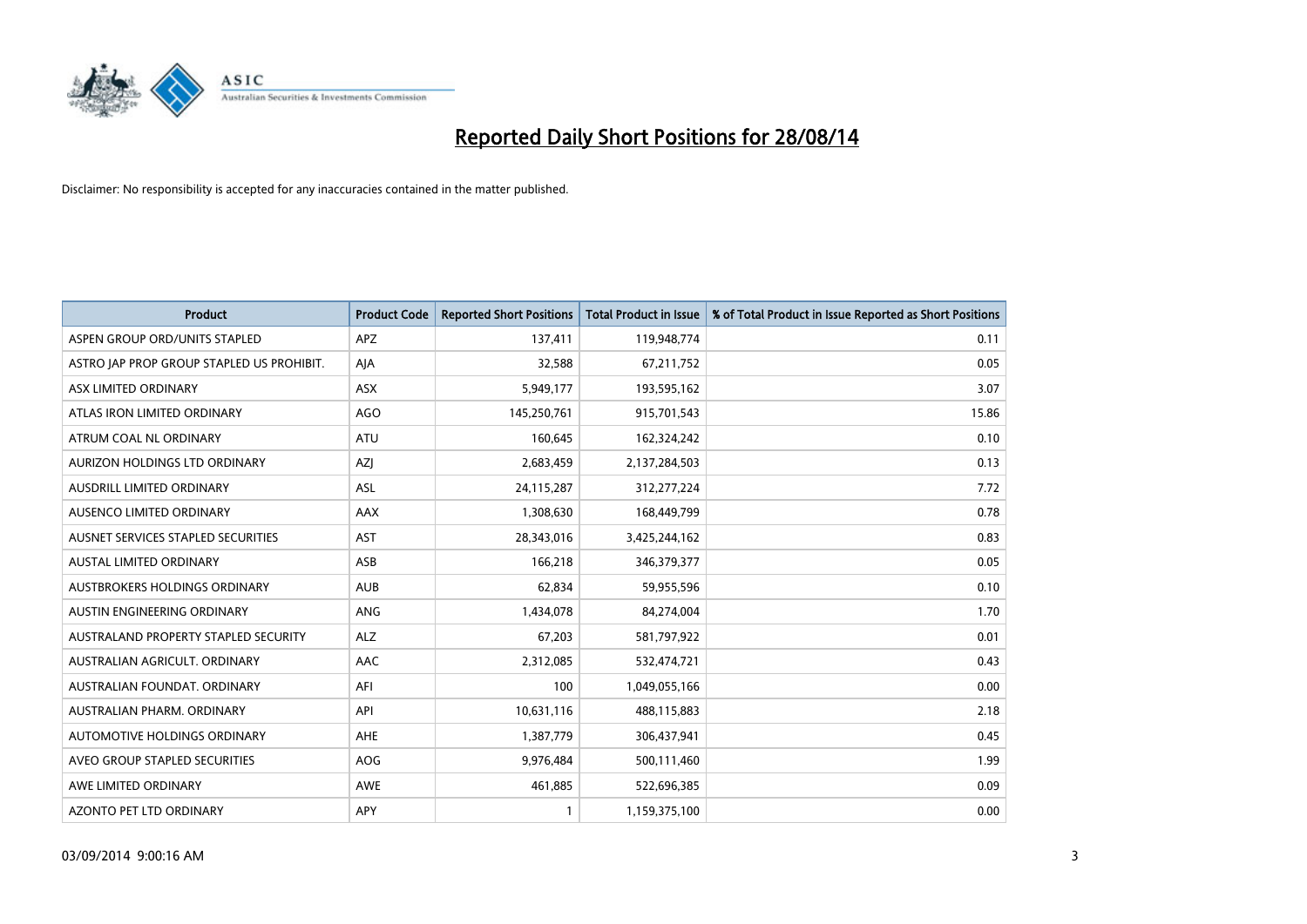

| <b>Product</b>                       | <b>Product Code</b> | <b>Reported Short Positions</b> | <b>Total Product in Issue</b> | % of Total Product in Issue Reported as Short Positions |
|--------------------------------------|---------------------|---------------------------------|-------------------------------|---------------------------------------------------------|
| AZUMAH RESOURCES ORDINARY            | <b>AZM</b>          | 1                               | 358,316,919                   | 0.00                                                    |
| <b>BANDANNA ENERGY ORDINARY</b>      | <b>BND</b>          | 24,135,792                      | 528,481,199                   | 4.57                                                    |
| BANK OF QUEENSLAND. ORDINARY         | <b>BOQ</b>          | 3,100,431                       | 362,516,534                   | 0.86                                                    |
| <b>BANNERMAN RESOURCES ORDINARY</b>  | <b>BMN</b>          | 143,715                         | 329,745,150                   | 0.04                                                    |
| <b>BASE RES LIMITED ORDINARY</b>     | <b>BSE</b>          | 5,500,066                       | 561,840,029                   | 0.98                                                    |
| BATHURST RES LTD. ORDINARY           | <b>BRL</b>          | 2,054,008                       | 947,828,434                   | 0.22                                                    |
| BC IRON LIMITED ORDINARY             | <b>BCI</b>          | 5,798,487                       | 124,345,439                   | 4.66                                                    |
| BEACH ENERGY LIMITED ORDINARY        | <b>BPT</b>          | 24,234,632                      | 1,292,897,806                 | 1.87                                                    |
| BEADELL RESOURCE LTD ORDINARY        | <b>BDR</b>          | 31,063,665                      | 798,657,280                   | 3.89                                                    |
| <b>BEGA CHEESE LTD ORDINARY</b>      | <b>BGA</b>          | 764,212                         | 152,602,945                   | 0.50                                                    |
| BENDIGO AND ADELAIDE ORDINARY        | <b>BEN</b>          | 14,096,450                      | 447,896,991                   | 3.15                                                    |
| BENTHAM IMF LTD ORDINARY             | <b>IMF</b>          | 3,663,327                       | 165,370,269                   | 2.22                                                    |
| BERKELEY RESOURCES ORDINARY          | <b>BKY</b>          | 267,955                         | 180,361,323                   | 0.15                                                    |
| BETASHARES ASX RES ETF UNITS         | <b>ORE</b>          | 512,000                         | 2,923,641                     | 17.51                                                   |
| BETASHARESCASHETF ETF UNITS          | AAA                 | 634                             | 12,343,410                    | 0.01                                                    |
| <b>BHP BILLITON LIMITED ORDINARY</b> | <b>BHP</b>          | 10,998,183                      | 3,211,691,105                 | 0.34                                                    |
| <b>BIGAIR GROUP LIMITED ORDINARY</b> | <b>BGL</b>          | 16,193                          | 172,872,340                   | 0.01                                                    |
| <b>BILLABONG ORDINARY</b>            | <b>BBG</b>          | 11,951,184                      | 990,370,034                   | 1.21                                                    |
| <b>BIONOMICS LIMITED ORDINARY</b>    | <b>BNO</b>          | 71,000                          | 417,356,567                   | 0.02                                                    |
| BIRIMIAN GOLD LTD ORDINARY           | <b>BGS</b>          | 130,000                         | 864,981,654                   | 0.02                                                    |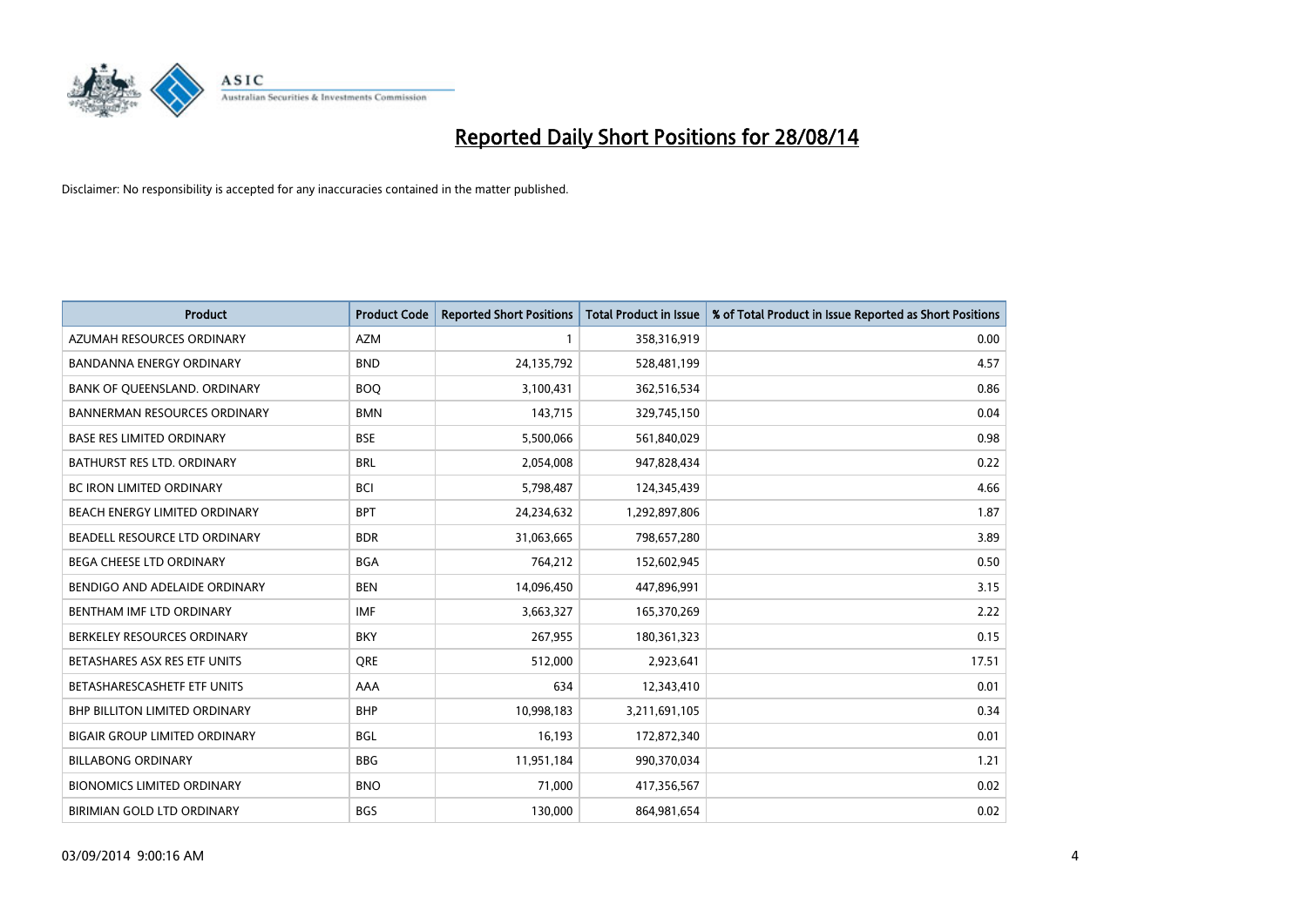

| <b>Product</b>                                | <b>Product Code</b> | <b>Reported Short Positions</b> | <b>Total Product in Issue</b> | % of Total Product in Issue Reported as Short Positions |
|-----------------------------------------------|---------------------|---------------------------------|-------------------------------|---------------------------------------------------------|
| <b>BLACKHAM RESOURCES ORDINARY</b>            | <b>BLK</b>          | 153,700                         | 118,612,952                   | 0.13                                                    |
| <b>BLACKMORES LIMITED ORDINARY</b>            | <b>BKL</b>          | 1,882                           | 17,114,947                    | 0.01                                                    |
| <b>BLACKTHORN RESOURCES ORD US PROHIBITED</b> | <b>BTR</b>          | 3,967                           | 164,285,950                   | 0.00                                                    |
| <b>BLUESCOPE STEEL LTD ORDINARY</b>           | <b>BSL</b>          | 1,662,920                       | 559,227,871                   | 0.30                                                    |
| <b>BOART LONGYEAR ORDINARY</b>                | <b>BLY</b>          | 33,809,544                      | 461,163,412                   | 7.33                                                    |
| BORAL LIMITED, ORDINARY                       | <b>BLD</b>          | 18,430,957                      | 782,736,249                   | 2.35                                                    |
| <b>BRADKEN LIMITED ORDINARY</b>               | <b>BKN</b>          | 15,013,948                      | 171,027,249                   | 8.78                                                    |
| <b>BRAMBLES LIMITED ORDINARY</b>              | <b>BXB</b>          | 2,639,414                       | 1,563,444,619                 | 0.17                                                    |
| <b>BREVILLE GROUP LTD ORDINARY</b>            | <b>BRG</b>          | 2,382,343                       | 130,095,322                   | 1.83                                                    |
| <b>BRICKWORKS LIMITED ORDINARY</b>            | <b>BKW</b>          | 86,431                          | 148,038,996                   | 0.06                                                    |
| BT INVESTMENT MNGMNT ORDINARY                 | <b>BTT</b>          | 89                              | 284,384,906                   | 0.00                                                    |
| <b>BURU ENERGY ORDINARY</b>                   | <b>BRU</b>          | 17,814,229                      | 298,505,530                   | 5.97                                                    |
| <b>BWP TRUST ORDINARY UNITS</b>               | <b>BWP</b>          | 7,057,053                       | 634,395,195                   | 1.11                                                    |
| CABCHARGE AUSTRALIA ORDINARY                  | CAB                 | 10,846,223                      | 120,430,683                   | 9.01                                                    |
| CALTEX AUSTRALIA ORDINARY                     | <b>CTX</b>          | 1,469,593                       | 270,000,000                   | 0.54                                                    |
| CAPE LAMBERT RES LTD ORDINARY                 | <b>CFE</b>          | 5,476,500                       | 626,896,143                   | 0.87                                                    |
| <b>CAPITOL HEALTH ORDINARY</b>                | CAJ                 | 160,676                         | 431,180,115                   | 0.04                                                    |
| CARDNO LIMITED ORDINARY                       | CDD                 | 8,098,116                       | 163,266,973                   | 4.96                                                    |
| CARNARVON PETROLEUM ORDINARY                  | <b>CVN</b>          | 734                             | 987,176,977                   | 0.00                                                    |
| CARSALES.COM LTD ORDINARY                     | <b>CRZ</b>          | 7,461,063                       | 237,828,965                   | 3.14                                                    |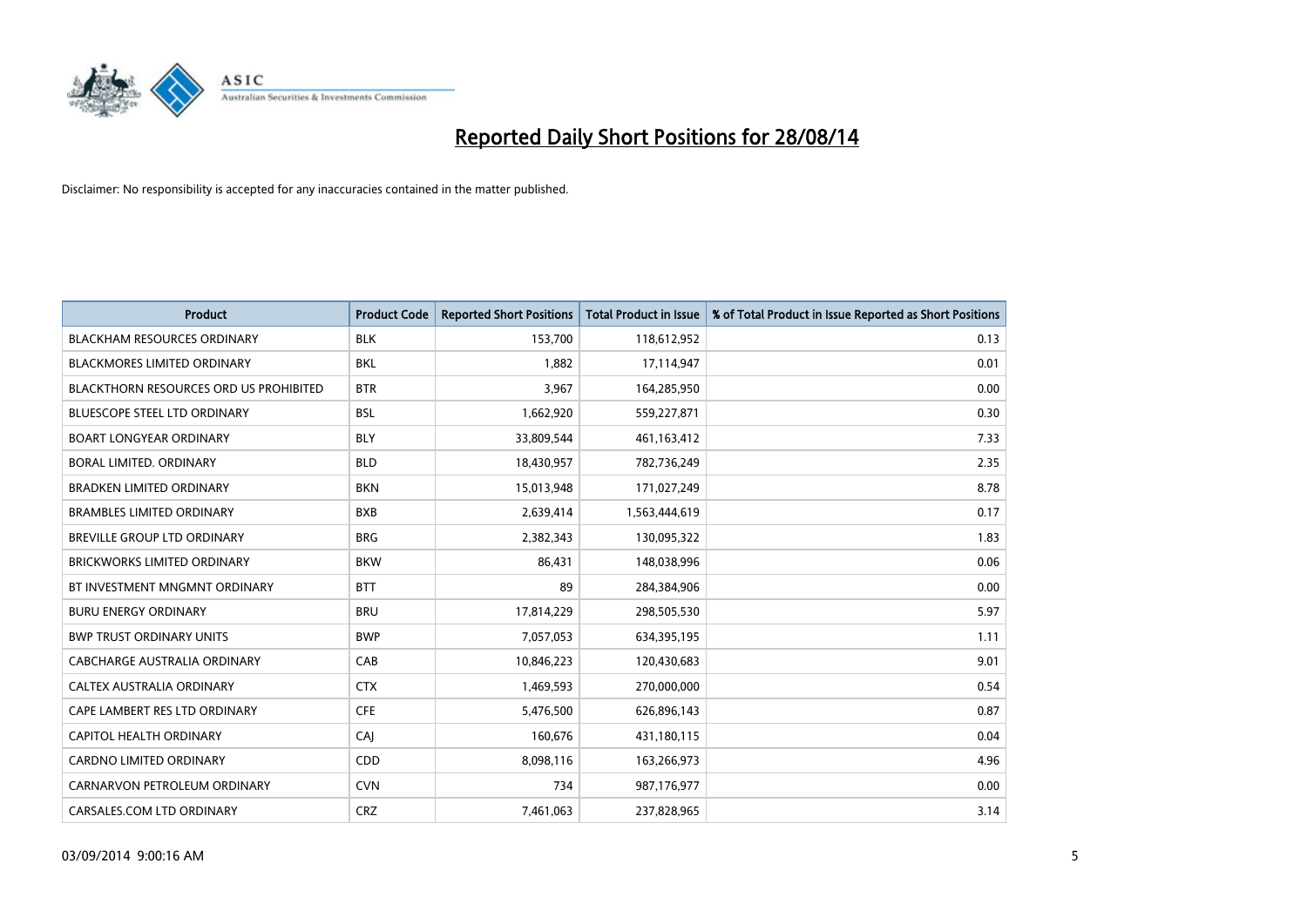

| <b>Product</b>                          | <b>Product Code</b> | <b>Reported Short Positions</b> | <b>Total Product in Issue</b> | % of Total Product in Issue Reported as Short Positions |
|-----------------------------------------|---------------------|---------------------------------|-------------------------------|---------------------------------------------------------|
| <b>CASH CONVERTERS ORDINARY</b>         | CCV                 | 8,833,052                       | 428,886,124                   | 2.06                                                    |
| CEDAR WOODS PROP. ORDINARY              | <b>CWP</b>          | 59,445                          | 78,336,371                    | 0.08                                                    |
| <b>CENTRAL PETROLEUM ORDINARY</b>       | <b>CTP</b>          | 374,929                         | 348,718,957                   | 0.11                                                    |
| CFS RETAIL TRUST GRP STAPLED SECURITIES | <b>CFX</b>          | 55,959,226                      | 3,018,050,810                 | 1.85                                                    |
| <b>CHALLENGER LIMITED ORDINARY</b>      | <b>CGF</b>          | 1,100,703                       | 530,862,585                   | 0.21                                                    |
| CHANDLER MACLEOD LTD ORDINARY           | <b>CMG</b>          | 1,095                           | 547,985,086                   | 0.00                                                    |
| CHARTER HALL GROUP STAPLED US PROHIBIT. | <b>CHC</b>          | 689,156                         | 347,989,262                   | 0.20                                                    |
| <b>CHARTER HALL RETAIL UNITS</b>        | <b>CQR</b>          | 10,358,049                      | 369,040,750                   | 2.81                                                    |
| <b>CHORUS LIMITED ORDINARY</b>          | <b>CNU</b>          | 28,765                          | 396,369,767                   | 0.01                                                    |
| COAL OF AFRICA LTD ORDINARY             | <b>CZA</b>          | 426                             | 1,048,368,613                 | 0.00                                                    |
| <b>COALSPUR MINES LTD ORDINARY</b>      | <b>CPL</b>          | 2,451,611                       | 641,544,455                   | 0.38                                                    |
| <b>COBAR CONSOLIDATED ORDINARY</b>      | CCU                 | 100,000                         | 329,715,353                   | 0.03                                                    |
| COCA-COLA AMATIL ORDINARY               | <b>CCL</b>          | 20,181,522                      | 763,590,249                   | 2.64                                                    |
| <b>COCHLEAR LIMITED ORDINARY</b>        | <b>COH</b>          | 7,197,756                       | 57,062,020                    | 12.61                                                   |
| <b>COCKATOO COAL ORDINARY</b>           | <b>COK</b>          | 167,987                         | 4,560,196,928                 | 0.00                                                    |
| <b>CODAN LIMITED ORDINARY</b>           | <b>CDA</b>          | 351,390                         | 176,969,924                   | 0.20                                                    |
| COFFEY INTERNATIONAL ORDINARY           | <b>COF</b>          | 7,994                           | 255,833,165                   | 0.00                                                    |
| <b>COKAL LTD ORDINARY</b>               | <b>CKA</b>          | 6,820                           | 471,103,926                   | 0.00                                                    |
| <b>COLLECTION HOUSE ORDINARY</b>        | <b>CLH</b>          | 2,233,629                       | 129,717,785                   | 1.72                                                    |
| <b>COLLINS FOODS LTD ORDINARY</b>       | <b>CKF</b>          | 99,589                          | 93,000,003                    | 0.11                                                    |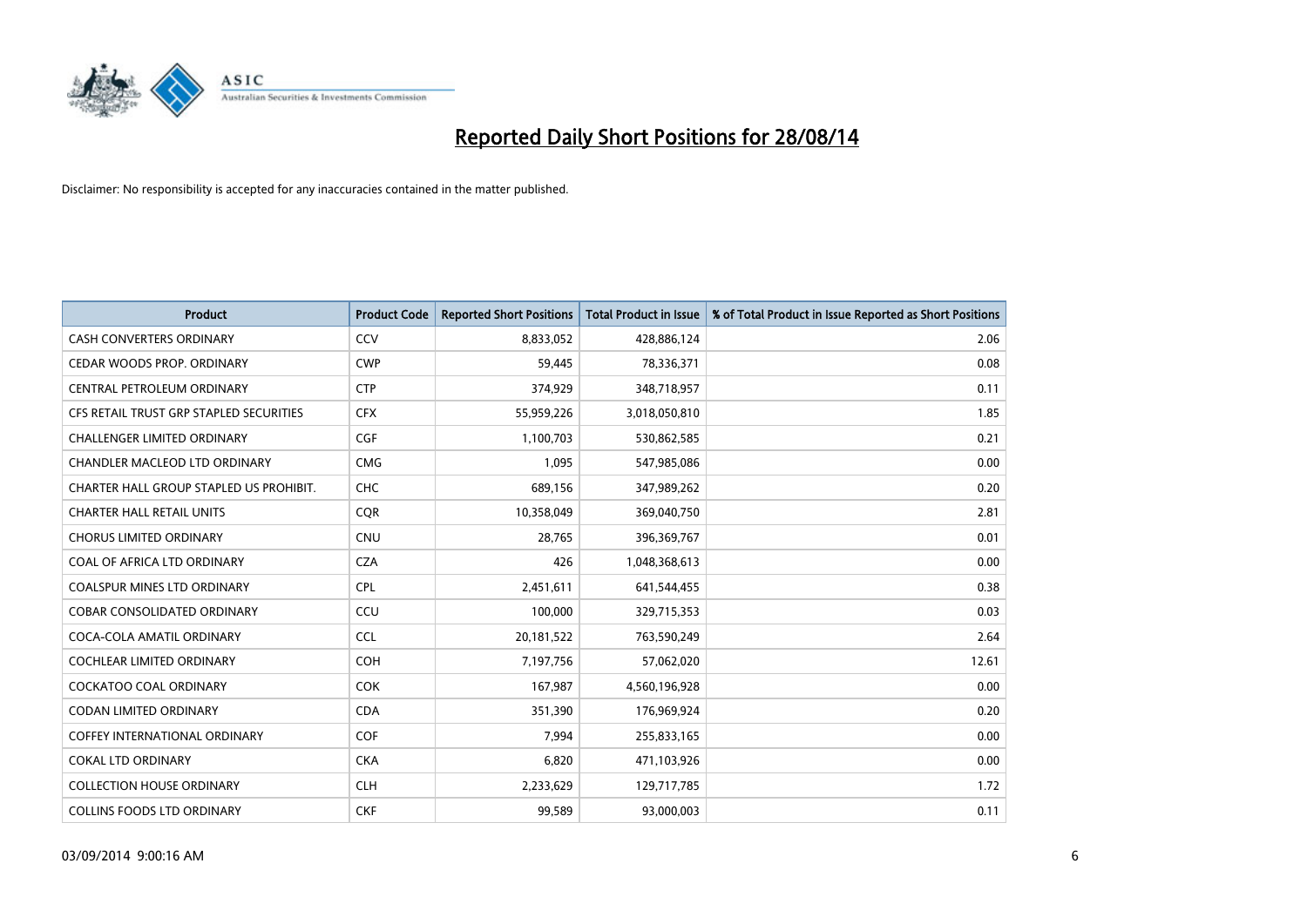

| <b>Product</b>                          | <b>Product Code</b> | <b>Reported Short Positions</b> | <b>Total Product in Issue</b> | % of Total Product in Issue Reported as Short Positions |
|-----------------------------------------|---------------------|---------------------------------|-------------------------------|---------------------------------------------------------|
| COMMONWEALTH BANK, ORDINARY             | <b>CBA</b>          | 13,822,402                      | 1,621,319,194                 | 0.85                                                    |
| <b>COMPASS RESOURCES ORDINARY</b>       | <b>CMR</b>          | 7,472                           | 1,403,744,100                 | 0.00                                                    |
| COMPUTERSHARE LTD ORDINARY              | <b>CPU</b>          | 7,067,182                       | 556,203,079                   | 1.27                                                    |
| <b>COOPER ENERGY LTD ORDINARY</b>       | <b>COE</b>          | 257,970                         | 329,235,509                   | 0.08                                                    |
| CORP TRAVEL LIMITED ORDINARY            | <b>CTD</b>          | 349,613                         | 89,931,376                    | 0.39                                                    |
| <b>COVER-MORE GRP LTD ORDINARY</b>      | CVO                 | 5,431,319                       | 317,750,000                   | 1.71                                                    |
| <b>CREDIT CORP GROUP ORDINARY</b>       | <b>CCP</b>          | 289,822                         | 46,131,882                    | 0.63                                                    |
| <b>CROMWELL PROP STAPLED SECURITIES</b> | <b>CMW</b>          | 10,723,357                      | 1,730,065,823                 | 0.62                                                    |
| <b>CROWE HORWATH AUS ORDINARY</b>       | <b>CRH</b>          | 435,825                         | 273,005,429                   | 0.16                                                    |
| <b>CROWN RESORTS LTD ORDINARY</b>       | <b>CWN</b>          | 5,815,342                       | 728,394,185                   | 0.80                                                    |
| <b>CSG LIMITED ORDINARY</b>             | CSV                 | 121,049                         | 279,290,492                   | 0.04                                                    |
| <b>CSL LIMITED ORDINARY</b>             | <b>CSL</b>          | 1,819,933                       | 474,588,196                   | 0.38                                                    |
| <b>CSR LIMITED ORDINARY</b>             | <b>CSR</b>          | 17,816,654                      | 506,000,315                   | 3.52                                                    |
| <b>CUDECO LIMITED ORDINARY</b>          | CDU                 | 7,990,638                       | 235,425,143                   | 3.39                                                    |
| DART ENERGY LTD ORDINARY                | <b>DTE</b>          | 600,693                         | 1,108,752,733                 | 0.05                                                    |
| DATA#3 LIMITED ORDINARY                 | DTL                 | 170,262                         | 153,974,950                   | 0.11                                                    |
| DECMIL GROUP LIMITED ORDINARY           | <b>DCG</b>          | 2,584,042                       | 168,657,794                   | 1.53                                                    |
| DEEP YELLOW LIMITED ORDINARY            | <b>DYL</b>          | 947                             | 1,708,965,890                 | 0.00                                                    |
| DEXUS PROPERTY GROUP STAPLED UNITS      | <b>DXS</b>          | 24,678,529                      | 5,433,110,810                 | 0.45                                                    |
| DICK SMITH HLDGS ORDINARY               | <b>DSH</b>          | 19,104,453                      | 236,511,364                   | 8.08                                                    |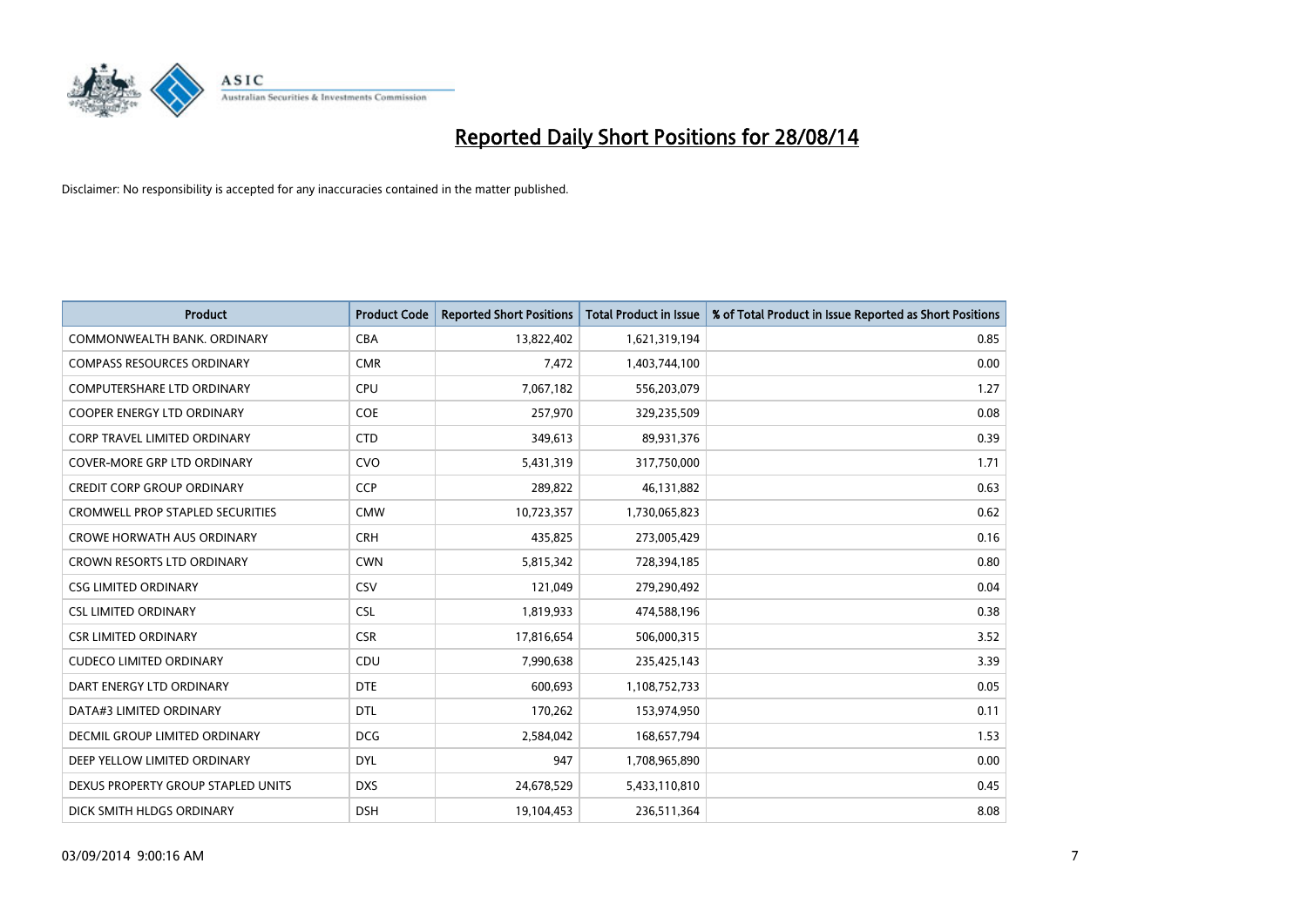

| <b>Product</b>                       | <b>Product Code</b> | <b>Reported Short Positions</b> | <b>Total Product in Issue</b> | % of Total Product in Issue Reported as Short Positions |
|--------------------------------------|---------------------|---------------------------------|-------------------------------|---------------------------------------------------------|
| DISCOVERY METALS LTD ORDINARY        | <b>DML</b>          | 1,277,631                       | 644,039,581                   | 0.20                                                    |
| DOMINO PIZZA ENTERPR ORDINARY        | <b>DMP</b>          | 1,568,927                       | 85,933,273                    | 1.83                                                    |
| DONACO INTERNATIONAL ORDINARY        | <b>DNA</b>          | 3,598,424                       | 460,454,837                   | 0.78                                                    |
| DORAY MINERALS LTD ORDINARY          | <b>DRM</b>          | 156,935                         | 164,759,256                   | 0.10                                                    |
| DOWNER EDI LIMITED ORDINARY          | <b>DOW</b>          | 20,321,903                      | 435,399,975                   | 4.67                                                    |
| DRILLSEARCH ENERGY ORDINARY          | <b>DLS</b>          | 16,566,790                      | 444,174,052                   | 3.73                                                    |
| DUET GROUP STAPLED US PROHIBIT.      | <b>DUE</b>          | 4,322,459                       | 1,327,719,444                 | 0.33                                                    |
| DUKETON MINING ORDINARY              | <b>DKM</b>          | 3,894                           | 82,524,812                    | 0.00                                                    |
| DULUXGROUP LIMITED ORDINARY          | <b>DLX</b>          | 454,709                         | 383,503,942                   | 0.12                                                    |
| DWS LTD ORDINARY                     | <b>DWS</b>          | 195,096                         | 132,362,763                   | 0.15                                                    |
| ECHO ENTERTAINMENT ORDINARY          | <b>EGP</b>          | 5,127,411                       | 825,672,730                   | 0.62                                                    |
| <b>ELDERS LIMITED ORDINARY</b>       | <b>ELD</b>          | 19,216,729                      | 455,013,329                   | 4.22                                                    |
| ELEMENTAL MINERALS ORDINARY          | <b>ELM</b>          | 94,536                          | 315,663,391                   | 0.03                                                    |
| <b>EMECO HOLDINGS ORDINARY</b>       | EHL                 | 7,215,323                       | 599,675,707                   | 1.20                                                    |
| <b>ENDEAVOUR MIN CORP CDI 1:1</b>    | <b>EVR</b>          | 31,265                          | 50,014,634                    | 0.06                                                    |
| <b>ENERGY DEVELOPMENTS ORDINARY</b>  | <b>ENE</b>          | 1,055,600                       | 169,673,095                   | 0.62                                                    |
| ENERGY RESOURCES ORDINARY 'A'        | ERA                 | 11,074,008                      | 517,725,062                   | 2.14                                                    |
| <b>ENERGY WORLD CORPOR. ORDINARY</b> | <b>EWC</b>          | 44,310,865                      | 1,734,166,672                 | 2.56                                                    |
| ENVESTRA LIMITED ORDINARY            | <b>ENV</b>          | 11,318,734                      | 1,796,808,474                 | 0.63                                                    |
| EQUATORIAL RES LTD ORDINARY          | EQX                 | 174                             | 122,185,353                   | 0.00                                                    |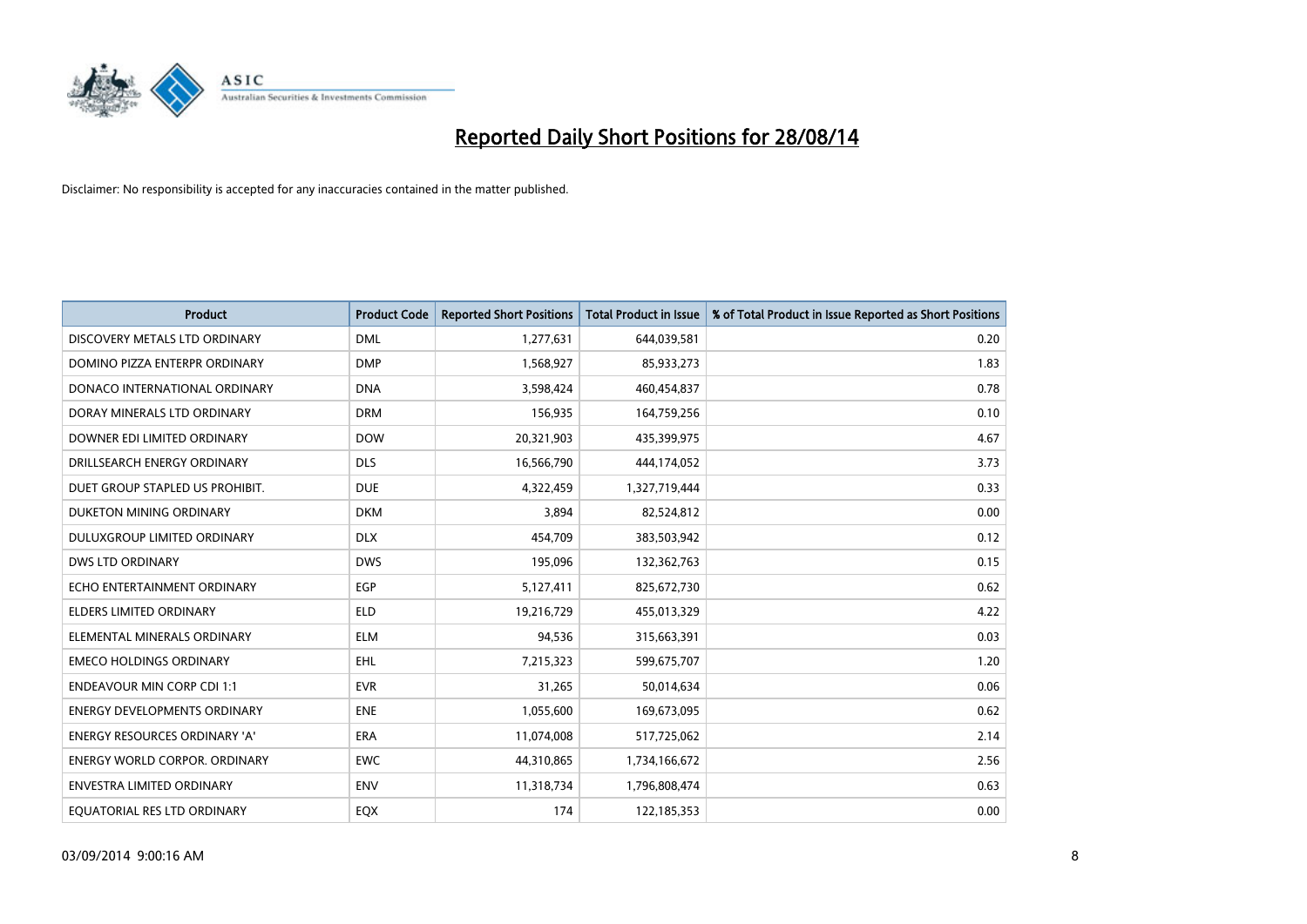

| <b>Product</b>                         | <b>Product Code</b> | <b>Reported Short Positions</b> | <b>Total Product in Issue</b> | % of Total Product in Issue Reported as Short Positions |
|----------------------------------------|---------------------|---------------------------------|-------------------------------|---------------------------------------------------------|
| EQUITY TRUSTEES ORDINARY               | EQT                 | 323,019                         | 19,105,788                    | 1.69                                                    |
| ERM POWER LIMITED ORDINARY             | <b>EPW</b>          | 374,061                         | 239,269,727                   | 0.16                                                    |
| EVOLUTION MINING LTD ORDINARY          | <b>EVN</b>          | 29,925,082                      | 712,493,836                   | 4.20                                                    |
| FAIRFAX MEDIA LTD ORDINARY             | <b>FXI</b>          | 61,455,041                      | 2,351,955,725                 | 2.61                                                    |
| <b>FANTASTIC HOLDINGS ORDINARY</b>     | <b>FAN</b>          | 42,122                          | 103,068,398                   | 0.04                                                    |
| <b>FAR LTD ORDINARY</b>                | <b>FAR</b>          | 2,521,150                       | 2,699,846,742                 | 0.09                                                    |
| FEDERATION CNTRES ORD/UNIT STAPLED SEC | <b>FDC</b>          | 1,376,493                       | 1,427,641,565                 | 0.10                                                    |
| FINBAR GROUP LIMITED ORDINARY          | <b>FRI</b>          | 1,279                           | 227,018,204                   | 0.00                                                    |
| FISHER & PAYKEL H. ORDINARY            | <b>FPH</b>          | 5,726                           | 555,643,619                   | 0.00                                                    |
| FLEETWOOD CORP ORDINARY                | <b>FWD</b>          | 2,043,710                       | 60,581,211                    | 3.37                                                    |
| FLETCHER BUILDING ORDINARY             | <b>FBU</b>          | 1,036,130                       | 687,854,788                   | 0.15                                                    |
| FLEXIGROUP LIMITED ORDINARY            | <b>FXL</b>          | 3,798,326                       | 304,096,060                   | 1.25                                                    |
| FLIGHT CENTRE TRAVEL ORDINARY          | <b>FLT</b>          | 5,613,294                       | 100,576,977                   | 5.58                                                    |
| FLINDERS MINES LTD ORDINARY            | <b>FMS</b>          | 420,990                         | 2,400,995,602                 | 0.02                                                    |
| FOCUS MINERALS LTD ORDINARY            | <b>FML</b>          | 4,605,219                       | 9,137,375,877                 | 0.05                                                    |
| FOLKESTONE EDU TRUST UNITS             | FET                 | 96,076                          | 205,069,661                   | 0.05                                                    |
| FONTERRA SHARE FUND ORDINARY UNITS     | <b>FSF</b>          | 83                              | 109,777,717                   | 0.00                                                    |
| FORTESCUE METALS GRP ORDINARY          | <b>FMG</b>          | 224,292,079                     | 3,113,798,151                 | 7.20                                                    |
| <b>G.U.D. HOLDINGS ORDINARY</b>        | GUD                 | 2,627,815                       | 70,939,492                    | 3.70                                                    |
| <b>G8 EDUCATION LIMITED ORDINARY</b>   | <b>GEM</b>          | 15,653,376                      | 332,073,918                   | 4.71                                                    |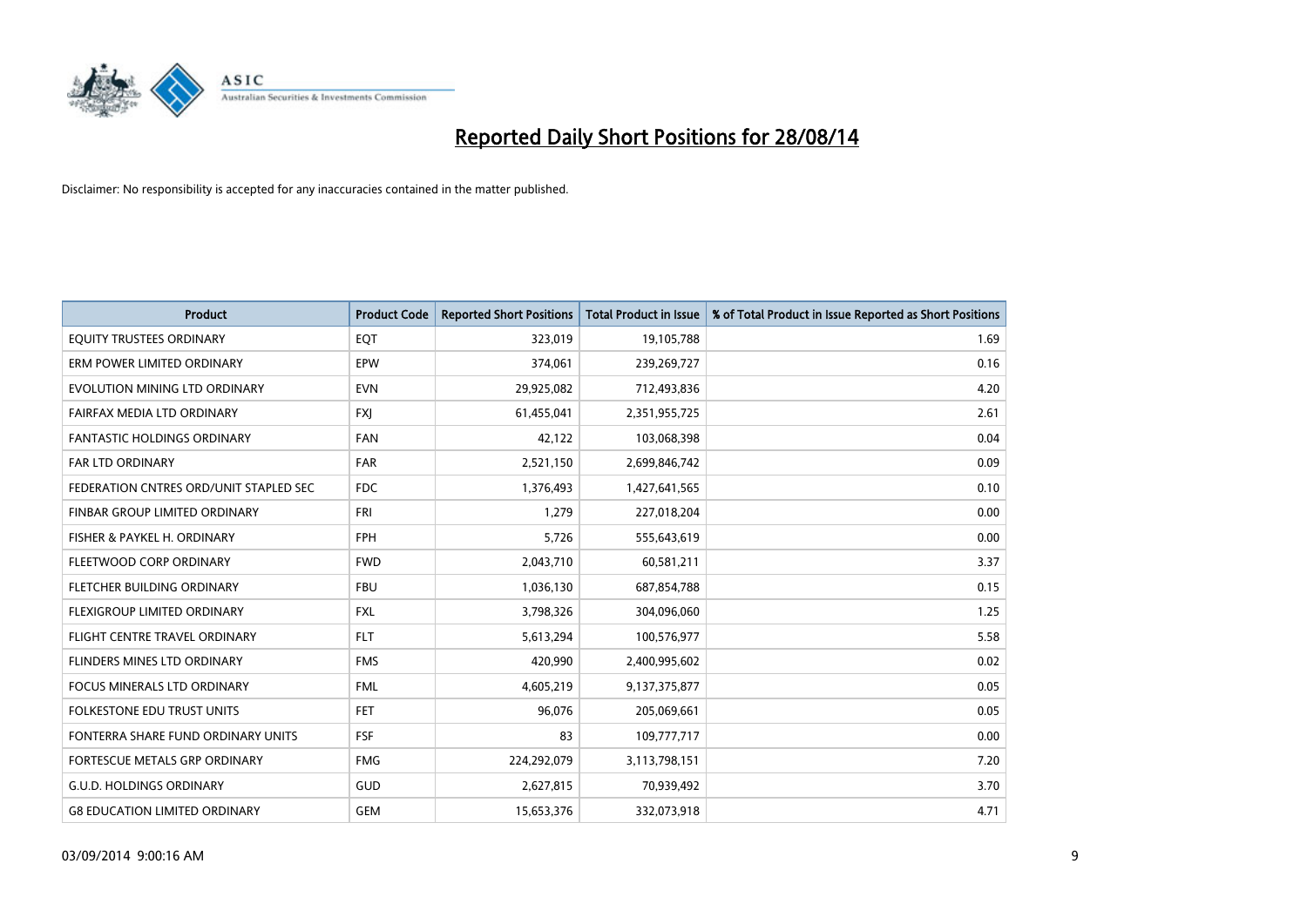

| <b>Product</b>                                    | <b>Product Code</b> | <b>Reported Short Positions</b> | <b>Total Product in Issue</b> | % of Total Product in Issue Reported as Short Positions |
|---------------------------------------------------|---------------------|---------------------------------|-------------------------------|---------------------------------------------------------|
| <b>GBST HOLDINGS., ORDINARY</b>                   | <b>GBT</b>          | 21,254                          | 66,561,725                    | 0.03                                                    |
| <b>GDI PROPERTY GRP STAPLED SECURITIES</b>        | GDI                 | 51,505                          | 567,575,025                   | 0.01                                                    |
| <b>GENWORTH MORTGAGE ORDINARY</b>                 | <b>GMA</b>          | 1,518,541                       | 650,000,000                   | 0.23                                                    |
| <b>GEODYNAMICS LIMITED ORDINARY</b>               | GDY                 | 819                             | 435,880,130                   | 0.00                                                    |
| <b>GINDALBIE METALS LTD ORDINARY</b>              | <b>GBG</b>          | 34,832,500                      | 1,495,306,811                 | 2.33                                                    |
| <b>GOLD ROAD RES LTD ORDINARY</b>                 | <b>GOR</b>          | 2,511,927                       | 515,419,042                   | 0.49                                                    |
| <b>GOODMAN FIELDER, ORDINARY</b>                  | <b>GFF</b>          | 8,208,162                       | 1,955,559,207                 | 0.42                                                    |
| <b>GOODMAN GROUP STAPLED</b>                      | <b>GMG</b>          | 9,079,689                       | 1,727,685,976                 | 0.53                                                    |
| <b>GPT GROUP STAPLED SEC.</b>                     | <b>GPT</b>          | 2,357,287                       | 1,685,460,955                 | 0.14                                                    |
| <b>GRAINCORP LIMITED A CLASS ORDINARY</b>         | <b>GNC</b>          | 11,994,765                      | 228,855,628                   | 5.24                                                    |
| <b>GRANGE RESOURCES. ORDINARY</b>                 | GRR                 | 5,805,240                       | 1,157,097,869                 | 0.50                                                    |
| <b>GREENCROSS LIMITED ORDINARY</b>                | GXL                 | 2,659,012                       | 110,654,390                   | 2.40                                                    |
| <b>GREENLAND MIN EN LTD ORDINARY</b>              | GGG                 | 574,836                         | 668,464,377                   | 0.09                                                    |
| <b>GREENLAND MIN EN LTD RIGHTS 26-JUN-14</b>      | GGGR                | 3,842                           | 88,685,050                    | 0.00                                                    |
| <b>GROWTHPOINT PROPERTY ORD/UNIT STAPLED SEC.</b> | GOZ                 | 135,183                         | 540,115,360                   | 0.03                                                    |
| <b>GRYPHON MINERALS LTD ORDINARY</b>              | GRY                 | 4,378,086                       | 401,115,935                   | 1.09                                                    |
| <b>GUILDFORD COAL LTD ORDINARY</b>                | <b>GUF</b>          | 552,501                         | 845,190,354                   | 0.07                                                    |
| <b>GWA GROUP LTD ORDINARY</b>                     | <b>GWA</b>          | 15,592,309                      | 306,533,770                   | 5.09                                                    |
| HANSEN TECHNOLOGIES ORDINARY                      | <b>HSN</b>          | 5,000                           | 162,194,642                   | 0.00                                                    |
| <b>HARVEY NORMAN ORDINARY</b>                     | <b>HVN</b>          | 44,690,514                      | 1,062,316,784                 | 4.21                                                    |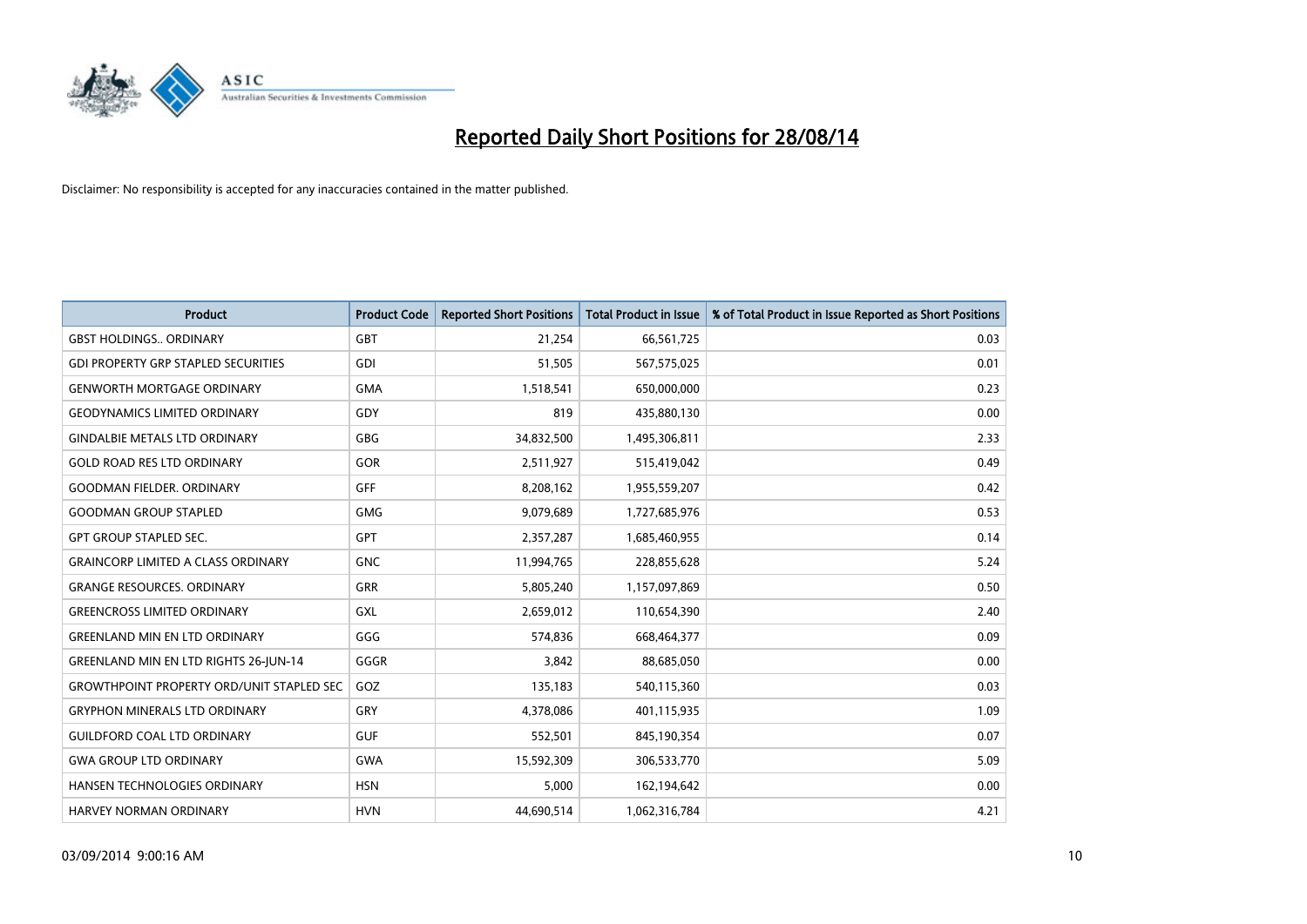

| <b>Product</b>                      | <b>Product Code</b> | <b>Reported Short Positions</b> | <b>Total Product in Issue</b> | % of Total Product in Issue Reported as Short Positions |
|-------------------------------------|---------------------|---------------------------------|-------------------------------|---------------------------------------------------------|
| HEALTHSCOPE LIMITED. ORDINARY       | <b>HSO</b>          | 250,000                         | 1,732,094,838                 | 0.01                                                    |
| <b>HENDERSON GROUP CDI 1:1</b>      | <b>HGG</b>          | 3,570,851                       | 664,599,011                   | 0.54                                                    |
| HFA HOLDINGS LIMITED ORDINARY       | <b>HFA</b>          | 3,809                           | 162,147,897                   | 0.00                                                    |
| HIGHFIELD RES LTD ORDINARY          | <b>HFR</b>          | 50,000                          | 155,825,003                   | 0.03                                                    |
| <b>HILLS LTD ORDINARY</b>           | HIL                 | 83,760                          | 234,192,711                   | 0.04                                                    |
| HORIZON OIL LIMITED ORDINARY        | <b>HZN</b>          | 30,770,655                      | 1,301,981,265                 | 2.36                                                    |
| <b>HOTEL PROPERTY STAPLED</b>       | <b>HPI</b>          | 7,313                           | 132,870,000                   | 0.01                                                    |
| ICAR ASIA LTD ORDINARY              | ICQ                 | 97,122                          | 122,688,846                   | 0.08                                                    |
| <b>ICON ENERGY LIMITED ORDINARY</b> | <b>ICN</b>          | 806,640                         | 615,774,351                   | 0.13                                                    |
| <b>IINET LIMITED ORDINARY</b>       | <b>IIN</b>          | 7,662,599                       | 161,238,847                   | 4.75                                                    |
| ILUKA RESOURCES ORDINARY            | ILU                 | 38,208,142                      | 418,700,517                   | 9.13                                                    |
| <b>IMDEX LIMITED ORDINARY</b>       | <b>IMD</b>          | 2,351,618                       | 212,110,368                   | 1.11                                                    |
| IMX RESOURCES LTD ORDINARY          | <b>IXR</b>          | $\mathbf{1}$                    | 451,497,138                   | 0.00                                                    |
| <b>INCITEC PIVOT ORDINARY</b>       | IPL                 | 40,437,421                      | 1,654,998,197                 | 2.44                                                    |
| <b>INDEPENDENCE GROUP ORDINARY</b>  | <b>IGO</b>          | 157,143                         | 234,256,573                   | 0.07                                                    |
| INDOPHIL RESOURCES ORDINARY         | <b>IRN</b>          | 1,881,447                       | 1,203,146,194                 | 0.16                                                    |
| INFIGEN ENERGY STAPLED SECURITIES   | <b>IFN</b>          | 2,429,210                       | 764,993,434                   | 0.32                                                    |
| INGENIA GROUP STAPLED SECURITIES    | <b>INA</b>          | 1,619,323                       | 678,058,232                   | 0.24                                                    |
| <b>INSURANCE AUSTRALIA ORDINARY</b> | <b>IAG</b>          | 11,955,564                      | 2,341,618,048                 | 0.51                                                    |
| <b>INTREPID MINES ORDINARY</b>      | IAU                 | 9,660,970                       | 557,500,888                   | 1.73                                                    |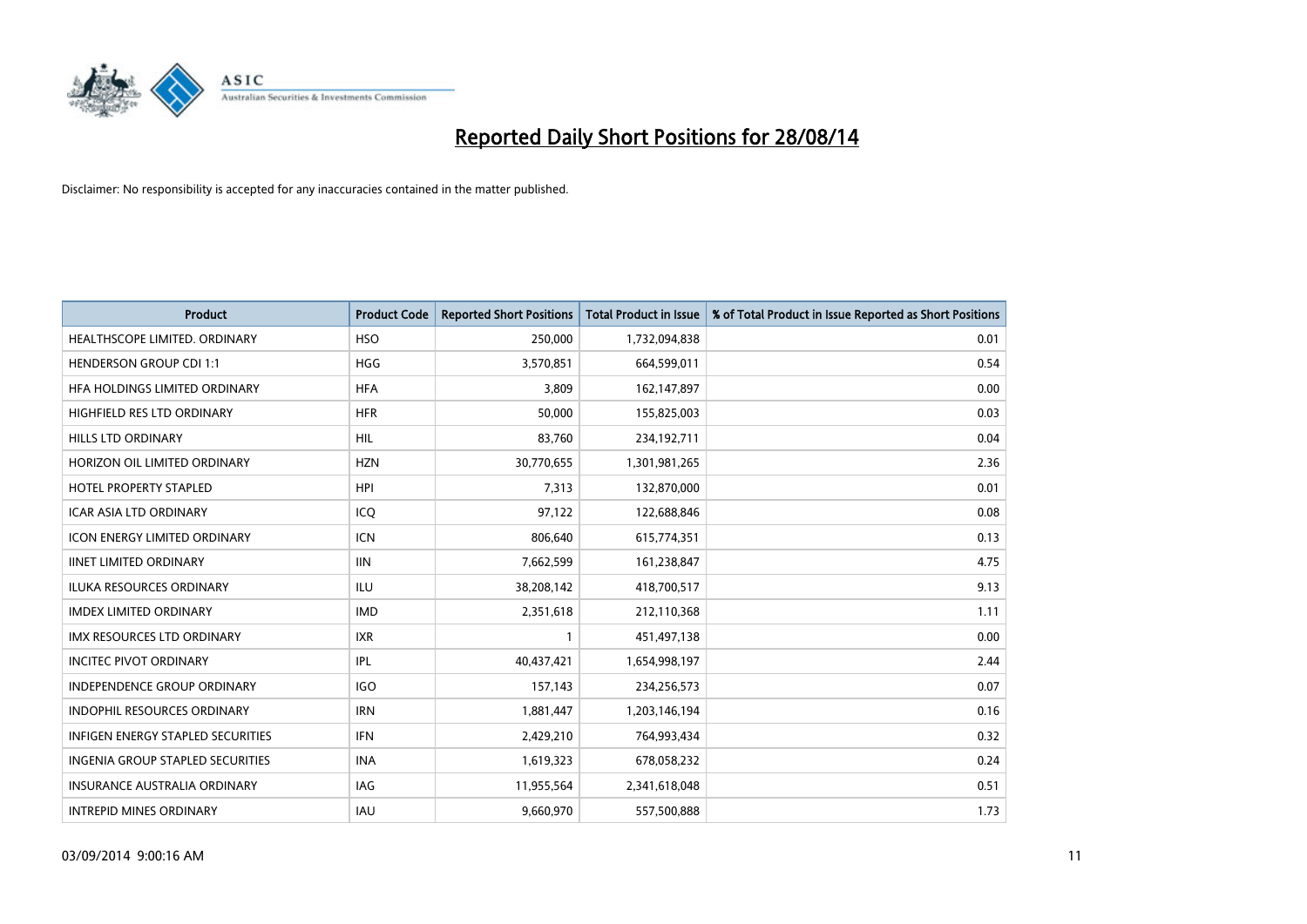

| <b>Product</b>                                  | <b>Product Code</b> | <b>Reported Short Positions</b> | <b>Total Product in Issue</b> | % of Total Product in Issue Reported as Short Positions |
|-------------------------------------------------|---------------------|---------------------------------|-------------------------------|---------------------------------------------------------|
| <b>INVESTA OFFICE FUND STAPLED SECURITIES</b>   | <b>IOF</b>          | 746,555                         | 614,047,458                   | 0.12                                                    |
| <b>INVOCARE LIMITED ORDINARY</b>                | IVC                 | 5,271,222                       | 110,030,298                   | 4.79                                                    |
| <b>IOOF HOLDINGS LTD ORDINARY</b>               | IFL                 | 5,325,432                       | 300,133,752                   | 1.77                                                    |
| <b>IPROPERTY GROUP LTD ORDINARY</b>             | <b>IPP</b>          | 2,481,514                       | 181,703,204                   | 1.37                                                    |
| <b>IRESS LIMITED ORDINARY</b>                   | <b>IRE</b>          | 5,729,436                       | 159,097,319                   | 3.60                                                    |
| <b>IRON ORE HOLDINGS ORDINARY</b>               | <b>IOH</b>          | 16,649                          | 161,174,005                   | 0.01                                                    |
| <b>ISELECT LTD ORDINARY</b>                     | <b>ISU</b>          | 879,046                         | 260,889,894                   | 0.34                                                    |
| <b>ISENTIA GROUP LTD ORDINARY</b>               | <b>ISD</b>          | 19,056                          | 200,000,001                   | 0.01                                                    |
| <b>JAMES HARDIE INDUST CHESS DEPOSITARY INT</b> | <b>IHX</b>          | 4,774,778                       | 444,875,263                   | 1.07                                                    |
| JAPARA HEALTHCARE LT ORDINARY                   | <b>IHC</b>          | 3,835,518                       | 262,500,000                   | 1.46                                                    |
| <b>JB HI-FI LIMITED ORDINARY</b>                | <b>JBH</b>          | 12,000,863                      | 98,950,143                    | 12.13                                                   |
| <b>KAGARA LTD ORDINARY</b>                      | KZL                 | 34,720                          | 798,953,117                   | 0.00                                                    |
| KAROON GAS AUSTRALIA ORDINARY                   | <b>KAR</b>          | 20,596,549                      | 255,841,581                   | 8.05                                                    |
| KATHMANDU HOLD LTD ORDINARY                     | <b>KMD</b>          | 1,895,429                       | 200,633,469                   | 0.94                                                    |
| <b>KBL MINING LIMITED ORDINARY</b>              | <b>KBL</b>          | 1,820                           | 393,535,629                   | 0.00                                                    |
| KINGSGATE CONSOLID. ORDINARY                    | <b>KCN</b>          | 9,585,094                       | 223,584,937                   | 4.29                                                    |
| KINGSROSE MINING LTD ORDINARY                   | <b>KRM</b>          | 453,952                         | 358,611,493                   | 0.13                                                    |
| <b>KOGI IRON LTD ORDINARY</b>                   | <b>KFE</b>          | 899,598                         | 376,669,836                   | 0.24                                                    |
| LEIGHTON HOLDINGS ORDINARY                      | LEI                 | 5,157,677                       | 338,503,563                   | 1.52                                                    |
| LEND LEASE GROUP UNIT/ORD STAPLED               | <b>LLC</b>          | 1,712,230                       | 577,475,833                   | 0.30                                                    |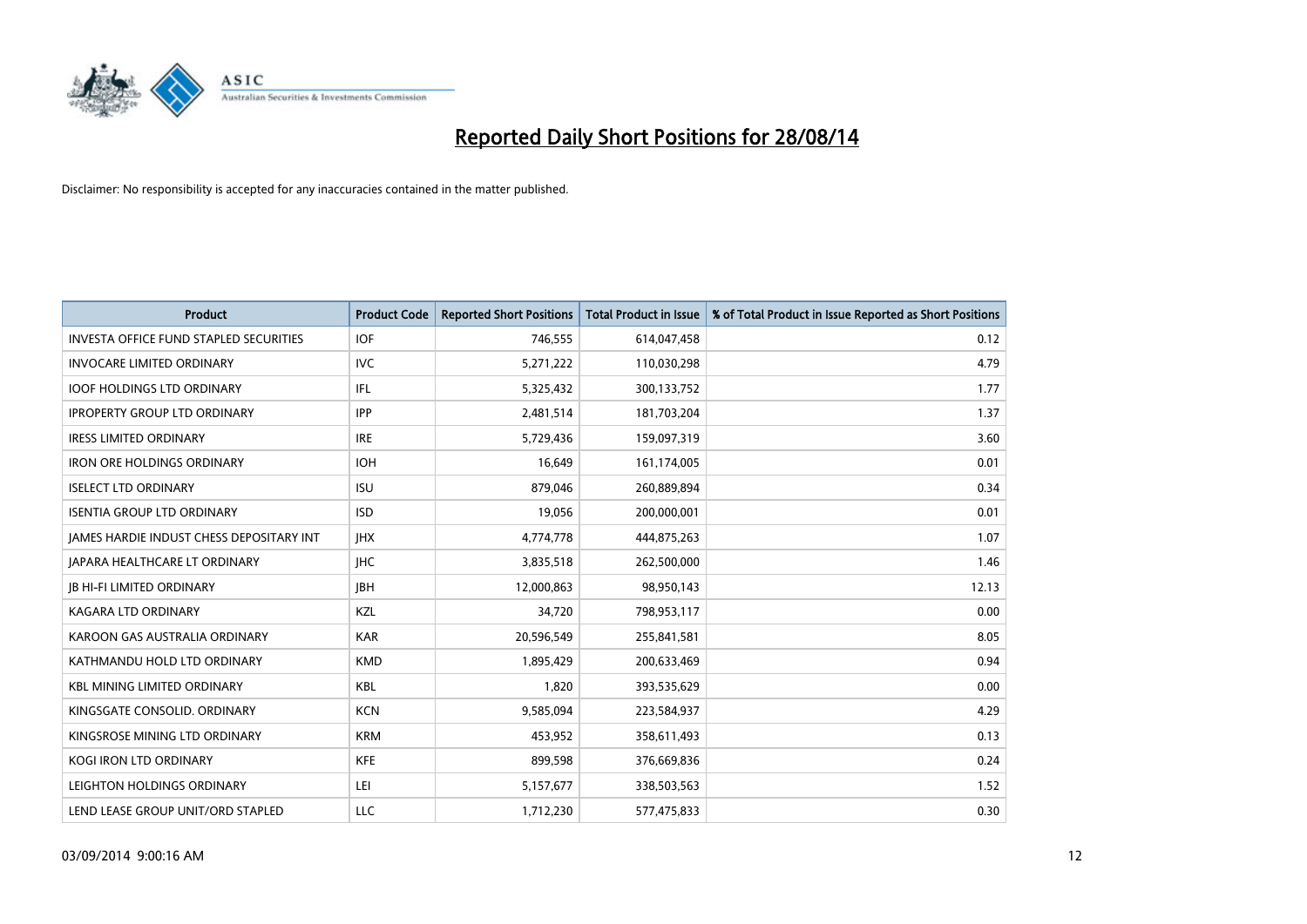

| <b>Product</b>                        | <b>Product Code</b> | <b>Reported Short Positions</b> | <b>Total Product in Issue</b> | % of Total Product in Issue Reported as Short Positions |
|---------------------------------------|---------------------|---------------------------------|-------------------------------|---------------------------------------------------------|
| LIFESTYLE COMMUNIT, ORDINARY          | <b>LIC</b>          | 4,000                           | 99,970,131                    | 0.00                                                    |
| LIQUEFIED NATURAL ORDINARY            | <b>LNG</b>          | 2,458,073                       | 461,402,201                   | 0.53                                                    |
| LONESTAR RESO LTD ORDINARY            | <b>LNR</b>          | 864,069                         | 752,187,211                   | 0.11                                                    |
| LYNAS CORPORATION ORDINARY            | <b>LYC</b>          | 131,611,227                     | 2,333,801,566                 | 5.64                                                    |
| <b>M2 GRP LTD ORDINARY</b>            | <b>MTU</b>          | 10,987,448                      | 180,491,516                   | 6.09                                                    |
| <b>MACA LIMITED ORDINARY</b>          | <b>MLD</b>          | 884,457                         | 202,676,373                   | 0.44                                                    |
| <b>MACMAHON HOLDINGS ORDINARY</b>     | MAH                 | 1,700,084                       | 1,261,699,966                 | 0.13                                                    |
| MACO ATLAS ROADS GRP ORDINARY STAPLED | <b>MQA</b>          | 3,014,331                       | 505,692,079                   | 0.60                                                    |
| MACQUARIE GROUP LTD ORDINARY          | MQG                 | 1,347,889                       | 321,202,994                   | 0.42                                                    |
| MAGELLAN FIN GRP LTD ORDINARY         | <b>MFG</b>          | 4,052,594                       | 158,842,157                   | 2.55                                                    |
| MAGELLAN FLAGSHIP ORDINARY            | <b>MFF</b>          | 76,180                          | 355,444,200                   | 0.02                                                    |
| <b>MATRIX C &amp; E LTD ORDINARY</b>  | <b>MCE</b>          | 2,670,128                       | 94,555,428                    | 2.82                                                    |
| MAVERICK DRILLING ORDINARY            | <b>MAD</b>          | 6,269,997                       | 533,885,763                   | 1.17                                                    |
| <b>MAXITRANS INDUSTRIES ORDINARY</b>  | <b>MXI</b>          | 162,891                         | 185,075,653                   | 0.09                                                    |
| MAYNE PHARMA LTD ORDINARY             | <b>MYX</b>          | 5,339,389                       | 586,651,477                   | 0.91                                                    |
| MCMILLAN SHAKESPEARE ORDINARY         | <b>MMS</b>          | 1,052,486                       | 74,523,965                    | 1.41                                                    |
| MCPHERSON'S LTD ORDINARY              | <b>MCP</b>          | 38,540                          | 95,434,645                    | 0.04                                                    |
| MEDUSA MINING LTD ORDINARY            | <b>MML</b>          | 6,512,165                       | 207,794,301                   | 3.13                                                    |
| MELBOURNE IT LIMITED ORDINARY         | <b>MLB</b>          | 13,423                          | 92,944,392                    | 0.01                                                    |
| <b>MERMAID MARINE ORDINARY</b>        | <b>MRM</b>          | 11,688,320                      | 366,766,098                   | 3.19                                                    |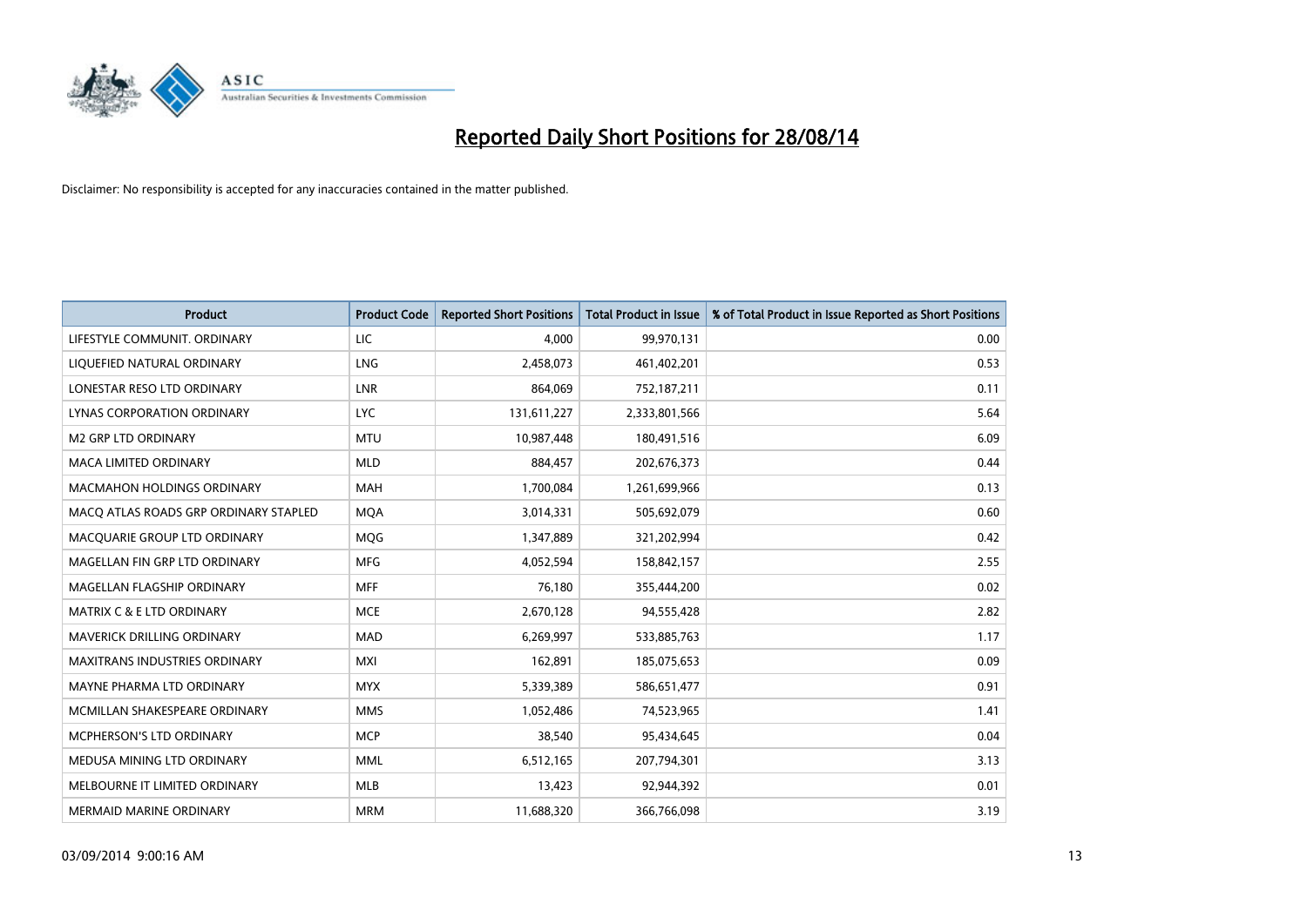

| <b>Product</b>                    | <b>Product Code</b> | <b>Reported Short Positions</b> | <b>Total Product in Issue</b> | % of Total Product in Issue Reported as Short Positions |
|-----------------------------------|---------------------|---------------------------------|-------------------------------|---------------------------------------------------------|
| MESOBLAST LIMITED ORDINARY        | <b>MSB</b>          | 23,505,064                      | 321,640,094                   | 7.31                                                    |
| METALS X LIMITED ORDINARY         | <b>MLX</b>          | 1,130,586                       | 1,655,826,110                 | 0.07                                                    |
| METCASH LIMITED ORDINARY          | <b>MTS</b>          | 118,354,291                     | 903,309,574                   | 13.10                                                   |
| MIGHTY RIVER POWER ORDINARY       | <b>MYT</b>          | 3,806,804                       | 1,400,012,517                 | 0.27                                                    |
| MINCOR RESOURCES NL ORDINARY      | <b>MCR</b>          | 4,907                           | 188,208,274                   | 0.00                                                    |
| MINERAL DEPOSITS ORDINARY         | <b>MDL</b>          | 838,366                         | 103,538,786                   | 0.81                                                    |
| MINERAL RESOURCES, ORDINARY       | <b>MIN</b>          | 12,775,442                      | 186,556,246                   | 6.85                                                    |
| MINT WIRELESS ORDINARY            | <b>MNW</b>          | 1,837,477                       | 470,372,395                   | 0.39                                                    |
| MIRABELA NICKEL LTD ORDINARY      | <b>MBN</b>          | 10                              | 929,710,216                   | 0.00                                                    |
| MIRVAC GROUP STAPLED SECURITIES   | <b>MGR</b>          | 4,214,446                       | 3,697,197,370                 | 0.11                                                    |
| MOBILE EMBRACE LTD ORDINARY       | <b>MBE</b>          | 28,000                          | 375,710,098                   | 0.01                                                    |
| MOLOPO ENERGY LTD ORDINARY        | <b>MPO</b>          | 11,118                          | 248,705,730                   | 0.00                                                    |
| MONADELPHOUS GROUP ORDINARY       | <b>MND</b>          | 7,287,307                       | 92,679,570                    | 7.86                                                    |
| MONASH IVF GROUP LTD ORDINARY     | <b>MVF</b>          | 75,321                          | 231,081,089                   | 0.03                                                    |
| MORTGAGE CHOICE LTD ORDINARY      | <b>MOC</b>          | 211,057                         | 123,879,296                   | 0.17                                                    |
| <b>MOUNT GIBSON IRON ORDINARY</b> | <b>MGX</b>          | 17,385,501                      | 1,090,805,085                 | 1.59                                                    |
| MULTIPLEX SITES SITES             | <b>MXUPA</b>        | 2,062                           | 4,500,000                     | 0.05                                                    |
| MYER HOLDINGS LTD ORDINARY        | <b>MYR</b>          | 72,779,372                      | 585,684,551                   | 12.43                                                   |
| <b>MYSTATE LIMITED ORDINARY</b>   | <b>MYS</b>          | 73,653                          | 87,261,995                    | 0.08                                                    |
| NANOSONICS LIMITED ORDINARY       | <b>NAN</b>          | 1,679,465                       | 264,157,826                   | 0.64                                                    |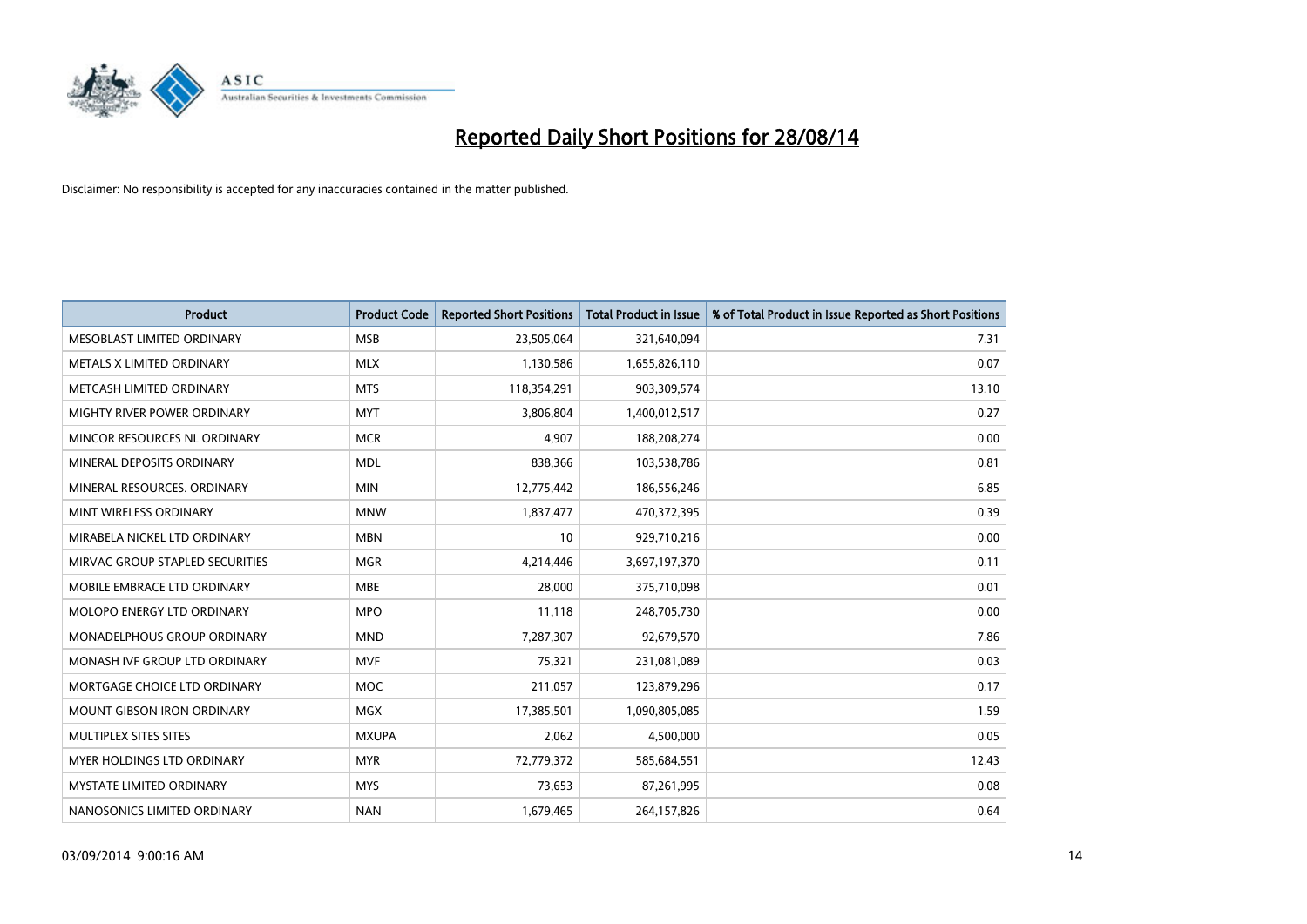

| <b>Product</b>                | <b>Product Code</b> | <b>Reported Short Positions</b> | <b>Total Product in Issue</b> | % of Total Product in Issue Reported as Short Positions |
|-------------------------------|---------------------|---------------------------------|-------------------------------|---------------------------------------------------------|
| NATIONAL AUST, BANK ORDINARY  | <b>NAB</b>          | 7,911,286                       | 2,365,771,681                 | 0.33                                                    |
| NATIONAL STORAGE STAPLED      | <b>NSR</b>          | 2,442,636                       | 244,897,096                   | 1.00                                                    |
| NAVITAS LIMITED ORDINARY      | <b>NVT</b>          | 4,761,807                       | 375,712,581                   | 1.27                                                    |
| NEARMAP LTD ORDINARY          | <b>NEA</b>          | 719,784                         | 337,946,101                   | 0.21                                                    |
| NEON ENERGY LIMITED ORDINARY  | <b>NEN</b>          | 140,474                         | 553,037,848                   | 0.03                                                    |
| NEW HOPE CORPORATION ORDINARY | <b>NHC</b>          | 2,103,481                       | 830,999,449                   | 0.25                                                    |
| NEWCREST MINING ORDINARY      | <b>NCM</b>          | 12,083,463                      | 766,510,971                   | 1.58                                                    |
| NEWS CORP A NON-VOTING CDI    | <b>NWSLV</b>        | 397,238                         | 2,976,217                     | 13.35                                                   |
| NEWS CORP B VOTING CDI        | <b>NWS</b>          | 2,510,027                       | 21,792,806                    | 11.52                                                   |
| NEWSAT LIMITED ORDINARY       | <b>NWT</b>          | 7,837,571                       | 613,199,841                   | 1.28                                                    |
| NEXTDC LIMITED ORDINARY       | <b>NXT</b>          | 19,200,493                      | 193,154,486                   | 9.94                                                    |
| NEXUS ENERGY LIMITED ORDINARY | <b>NXS</b>          | 83,983                          | 1,330,219,459                 | 0.01                                                    |
| NIB HOLDINGS LIMITED ORDINARY | <b>NHF</b>          | 2,078,184                       | 439,004,182                   | 0.47                                                    |
| NIDO PETROLEUM ORDINARY       | <b>NDO</b>          | 42,480                          | 2,188,266,468                 | 0.00                                                    |
| NINE ENTERTAINMENT ORDINARY   | <b>NEC</b>          | 9,683,486                       | 940,295,023                   | 1.03                                                    |
| NOBLE MINERAL RES ORDINARY    | <b>NMG</b>          | 2,365,726                       | 666,397,952                   | 0.36                                                    |
| NORTHERN IRON LTD ORDINARY    | <b>NFE</b>          | 11,392                          | 484,405,314                   | 0.00                                                    |
| NORTHERN STAR ORDINARY        | <b>NST</b>          | 9,669,879                       | 587,429,659                   | 1.65                                                    |
| NRW HOLDINGS LIMITED ORDINARY | <b>NWH</b>          | 11,878,519                      | 278,888,011                   | 4.26                                                    |
| NUFARM LIMITED ORDINARY       | <b>NUF</b>          | 19,325,820                      | 264,021,627                   | 7.32                                                    |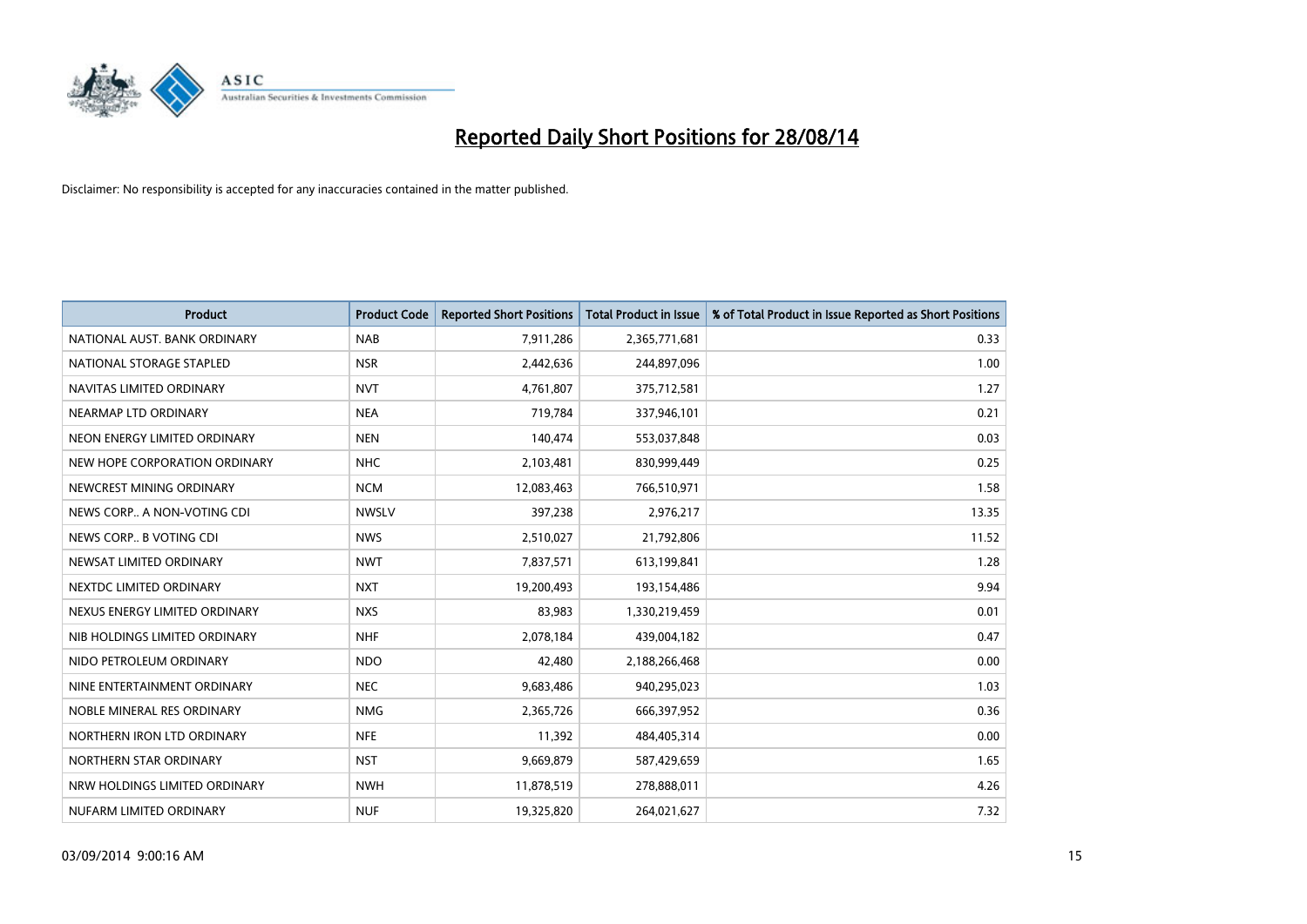

| <b>Product</b>                        | <b>Product Code</b> | <b>Reported Short Positions</b> | <b>Total Product in Issue</b> | % of Total Product in Issue Reported as Short Positions |
|---------------------------------------|---------------------|---------------------------------|-------------------------------|---------------------------------------------------------|
| NUPLEX INDUSTRIES ORDINARY            | <b>NPX</b>          | 1.000                           | 198,125,827                   | 0.00                                                    |
| OCEANAGOLD CORP. CHESS DEPOSITARY INT | <b>OGC</b>          | 1,534,060                       | 301,420,186                   | 0.51                                                    |
| OIL SEARCH LTD ORDINARY               | OSH                 | 4,614,901                       | 1,519,022,225                 | 0.30                                                    |
| OM HOLDINGS LIMITED ORDINARY          | <b>OMH</b>          | 146,536                         | 733,423,337                   | 0.02                                                    |
| ORICA LIMITED ORDINARY                | ORI                 | 12,867,580                      | 372,743,291                   | 3.45                                                    |
| ORIGIN ENERGY ORDINARY                | <b>ORG</b>          | 10,273,913                      | 1,103,646,907                 | 0.93                                                    |
| OROCOBRE LIMITED ORDINARY             | <b>ORE</b>          | 2,177,899                       | 132,041,911                   | 1.65                                                    |
| ORORA LIMITED ORDINARY                | <b>ORA</b>          | 2,545,858                       | 1,206,684,923                 | 0.21                                                    |
| OROTONGROUP LIMITED ORDINARY          | ORL                 | 407,295                         | 40,880,902                    | 1.00                                                    |
| <b>OZ MINERALS ORDINARY</b>           | <b>OZL</b>          | 17,418,033                      | 303,470,022                   | 5.74                                                    |
| OZFOREX GROUP LTD ORDINARY            | <b>OFX</b>          | 8,925,162                       | 240,000,000                   | 3.72                                                    |
| PACIFIC BRANDS ORDINARY               | <b>PBG</b>          | 26,166,545                      | 917,226,291                   | 2.85                                                    |
| PACT GROUP HLDGS LTD ORDINARY         | <b>PGH</b>          | 2,373,172                       | 294,097,961                   | 0.81                                                    |
| PALADIN ENERGY LTD ORDINARY           | <b>PDN</b>          | 98,971,264                      | 964, 367, 284                 | 10.26                                                   |
| PANAUST LIMITED ORDINARY              | <b>PNA</b>          | 260,008                         | 635,580,654                   | 0.04                                                    |
| PANORAMIC RESOURCES ORDINARY          | PAN                 | 153,153                         | 322,275,824                   | 0.05                                                    |
| PANTERRA GOLD LTD ORDINARY            | PGI                 | $\mathbf{1}$                    | 822,241,166                   | 0.00                                                    |
| PAPERLINX LIMITED ORDINARY            | <b>PPX</b>          | 44,675                          | 665,181,261                   | 0.01                                                    |
| PAPILLON RES LTD ORDINARY             | PIR                 | 6,556,884                       | 352,044,210                   | 1.86                                                    |
| PATTIES FOODS LTD ORDINARY            | PFL                 | 9,001                           | 139,144,338                   | 0.01                                                    |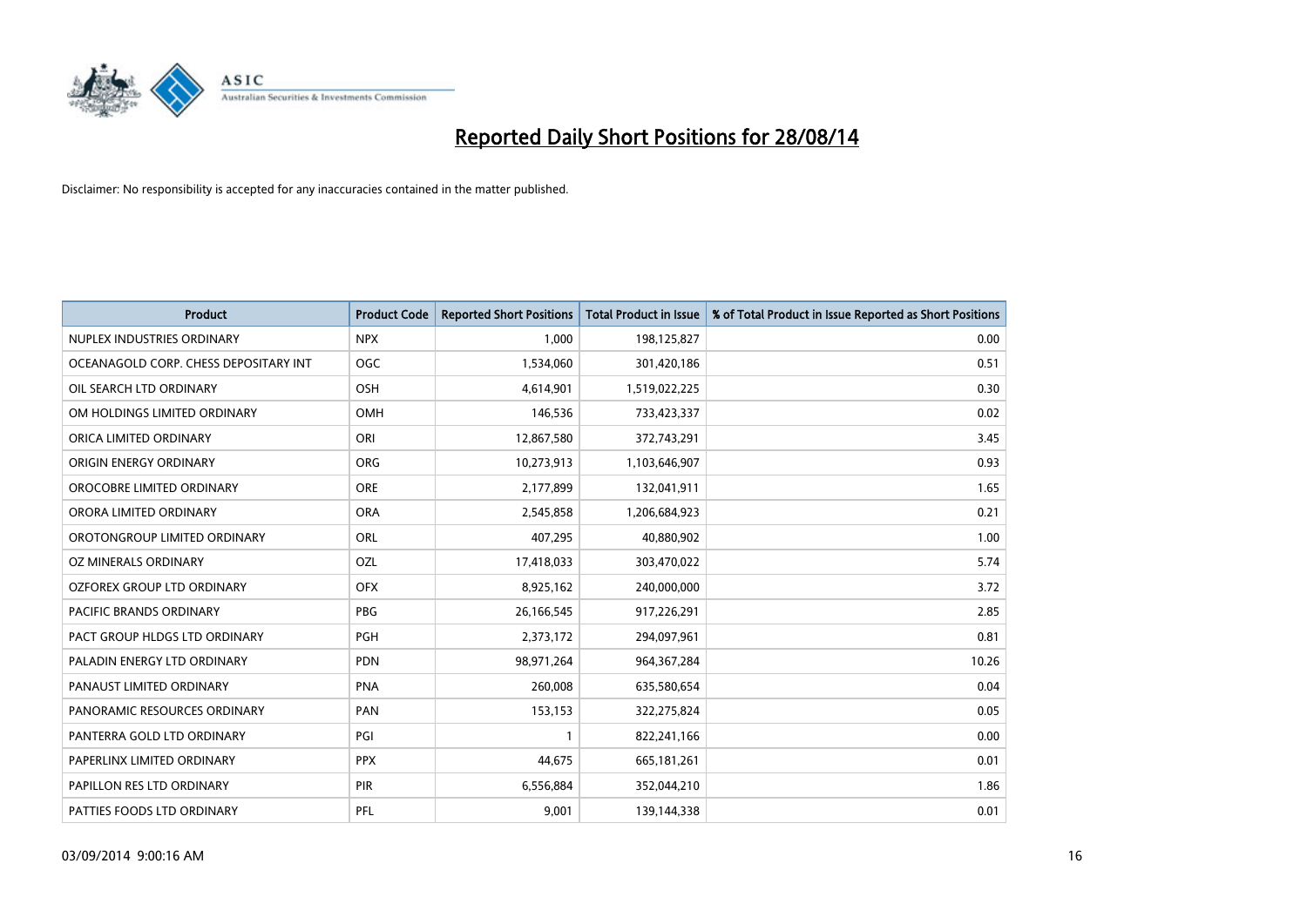

| <b>Product</b>                    | <b>Product Code</b> | <b>Reported Short Positions</b> | <b>Total Product in Issue</b> | % of Total Product in Issue Reported as Short Positions |
|-----------------------------------|---------------------|---------------------------------|-------------------------------|---------------------------------------------------------|
| PEET LIMITED ORDINARY             | <b>PPC</b>          | 62,528                          | 433,389,348                   | 0.01                                                    |
| PENTAL LTD ORDINARY               | PTL                 | 500,000                         | 1,814,138,699                 | 0.03                                                    |
| PERPETUAL LIMITED ORDINARY        | PPT                 | 1,032,992                       | 46,574,426                    | 2.22                                                    |
| PERSEUS MINING LTD ORDINARY       | <b>PRU</b>          | 16,031,163                      | 526,656,401                   | 3.04                                                    |
| PHARMAXIS LTD ORDINARY            | <b>PXS</b>          | 76,796                          | 309,514,849                   | 0.02                                                    |
| PHOSPHAGENICS LTD. ORDINARY       | POH                 | 250,000                         | 1,210,965,957                 | 0.02                                                    |
| PLATINUM ASSET ORDINARY           | <b>PTM</b>          | 1,010,882                       | 580,336,142                   | 0.17                                                    |
| PLATINUM AUSTRALIA ORDINARY       | <b>PLA</b>          | 836,127                         | 504,968,043                   | 0.17                                                    |
| PMP LIMITED ORDINARY              | <b>PMP</b>          | 27,581                          | 323,781,124                   | 0.01                                                    |
| PRANA BIOTECHNOLOGY ORDINARY      | <b>PBT</b>          | 3,378,948                       | 488,936,960                   | 0.69                                                    |
| PREMIER INVESTMENTS ORDINARY      | <b>PMV</b>          | 536,851                         | 155,714,874                   | 0.34                                                    |
| PRIMA BIOMED LTD ORDINARY         | <b>PRR</b>          | 132,361                         | 1,228,709,341                 | 0.01                                                    |
| PRIMARY HEALTH CARE ORDINARY      | <b>PRY</b>          | 16,354,332                      | 505,659,944                   | 3.23                                                    |
| PRIME MEDIA GRP LTD ORDINARY      | <b>PRT</b>          | 1,588,284                       | 366,330,303                   | 0.43                                                    |
| PROGRAMMED ORDINARY               | <b>PRG</b>          | 167,318                         | 118,644,974                   | 0.14                                                    |
| <b>QANTAS AIRWAYS ORDINARY</b>    | QAN                 | 73,837,094                      | 2,196,330,250                 | 3.36                                                    |
| OBE INSURANCE GROUP ORDINARY      | <b>OBE</b>          | 23,968,861                      | 1,341,959,131                 | 1.79                                                    |
| <b>QUBE HOLDINGS LTD ORDINARY</b> | QUB                 | 16,046,650                      | 1,051,172,929                 | 1.53                                                    |
| RAMELIUS RESOURCES ORDINARY       | <b>RMS</b>          | 734,071                         | 468,779,797                   | 0.16                                                    |
| RAMSAY HEALTH CARE ORDINARY       | <b>RHC</b>          | 1,485,896                       | 202,081,252                   | 0.74                                                    |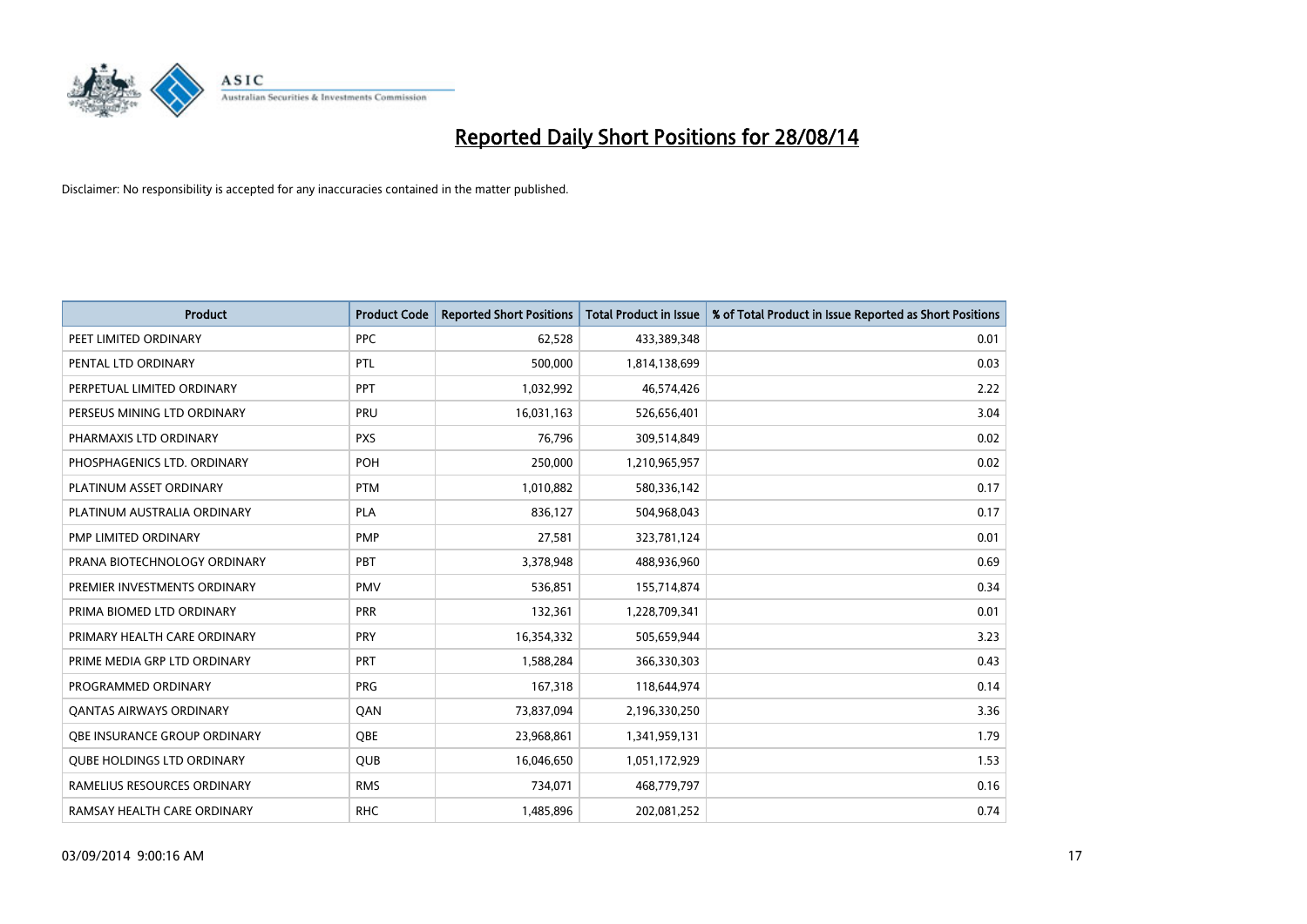

| <b>Product</b>                      | <b>Product Code</b> | <b>Reported Short Positions</b> | <b>Total Product in Issue</b> | % of Total Product in Issue Reported as Short Positions |
|-------------------------------------|---------------------|---------------------------------|-------------------------------|---------------------------------------------------------|
| <b>RCG CORPORATION LTD ORDINARY</b> | <b>RCG</b>          | 55,261                          | 263,808,625                   | 0.02                                                    |
| <b>RCR TOMLINSON ORDINARY</b>       | <b>RCR</b>          | 652,084                         | 136,989,238                   | 0.48                                                    |
| <b>REA GROUP ORDINARY</b>           | <b>REA</b>          | 1,486,561                       | 131,714,699                   | 1.13                                                    |
| RECALL HOLDINGS LTD ORDINARY        | <b>REC</b>          | 8,922,090                       | 312,903,583                   | 2.85                                                    |
| <b>RECKON LIMITED ORDINARY</b>      | <b>RKN</b>          | 1,494,852                       | 112,084,762                   | 1.33                                                    |
| <b>RED 5 LIMITED ORDINARY</b>       | <b>RED</b>          | 174,740                         | 759,451,008                   | 0.02                                                    |
| <b>RED FORK ENERGY ORDINARY</b>     | <b>RFE</b>          | 1,283,319                       | 501,051,719                   | 0.26                                                    |
| REDBANK ENERGY LTD ORDINARY         | AEJ                 | 13                              | 786,287                       | 0.00                                                    |
| REED RESOURCES LTD ORDINARY         | <b>RDR</b>          | 2,000                           | 499,453,895                   | 0.00                                                    |
| <b>REGIS RESOURCES ORDINARY</b>     | <b>RRL</b>          | 42,520,041                      | 499,744,095                   | 8.51                                                    |
| RESMED INC CDI 10:1                 | <b>RMD</b>          | 42,238,536                      | 1,403,045,440                 | 3.01                                                    |
| <b>RESOLUTE MINING ORDINARY</b>     | <b>RSG</b>          | 5,872,340                       | 641,189,223                   | 0.92                                                    |
| RESOURCE GENERATION ORDINARY        | <b>RES</b>          | 1,220                           | 581,380,338                   | 0.00                                                    |
| RETAIL FOOD GROUP ORDINARY          | <b>RFG</b>          | 7,531,691                       | 144,878,508                   | 5.20                                                    |
| REX MINERALS LIMITED ORDINARY       | <b>RXM</b>          | 615,672                         | 220,519,784                   | 0.28                                                    |
| RIO TINTO LIMITED ORDINARY          | <b>RIO</b>          | 4,014,586                       | 435,758,720                   | 0.92                                                    |
| ROBUST RESOURCES ORDINARY           | <b>ROL</b>          | $\mathbf{1}$                    | 195,369,627                   | 0.00                                                    |
| ROC OIL COMPANY ORDINARY            | <b>ROC</b>          | 446,444                         | 687,618,400                   | 0.06                                                    |
| ROYAL WOLF HOLDINGS ORDINARY        | <b>RWH</b>          | 211,639                         | 100,387,052                   | 0.21                                                    |
| RUBIK FINANCIAL LTD. ORDINARY       | RFL                 | 30,891                          | 340,999,914                   | 0.01                                                    |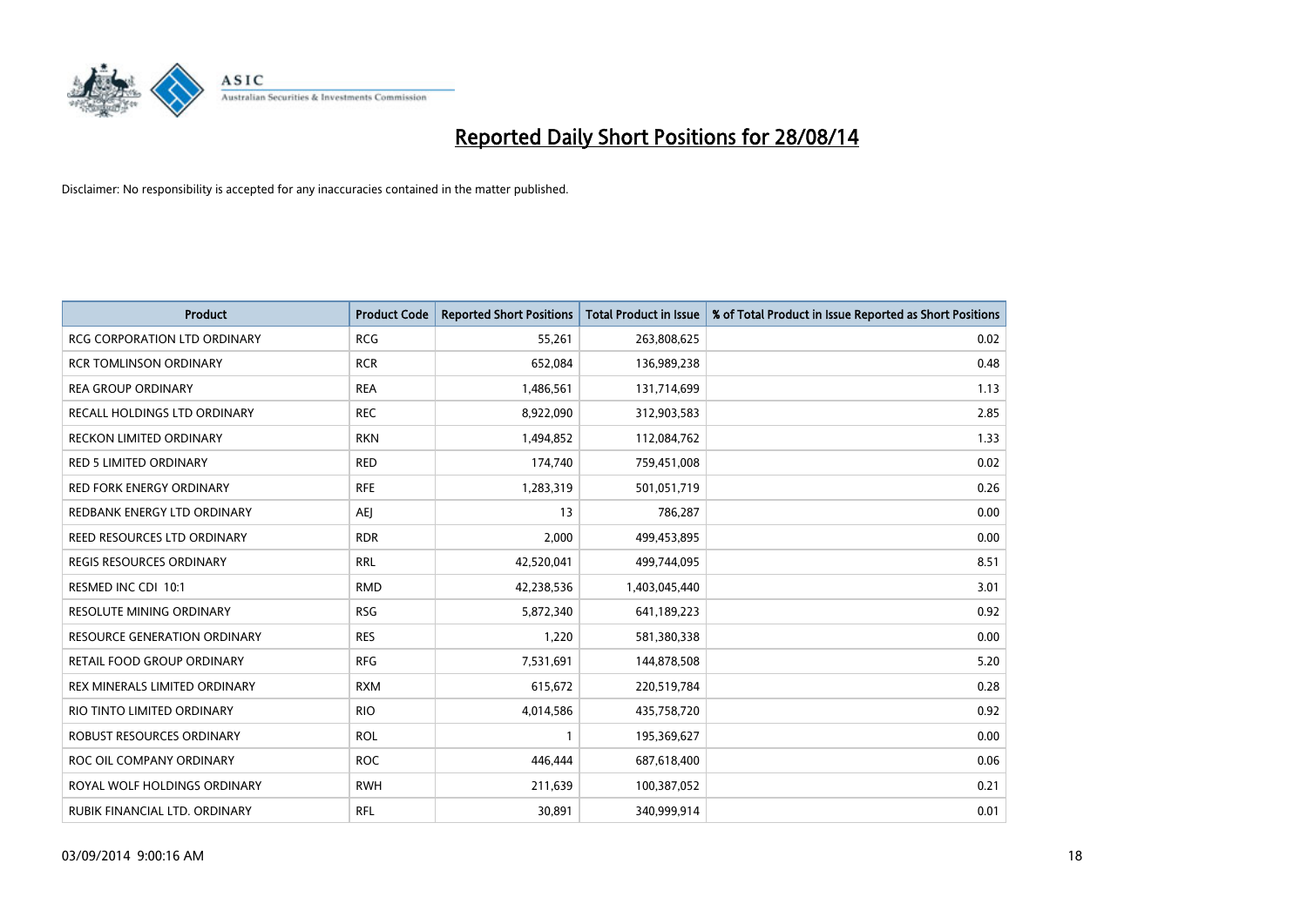

| <b>Product</b>                               | <b>Product Code</b> | <b>Reported Short Positions</b> | <b>Total Product in Issue</b> | % of Total Product in Issue Reported as Short Positions |
|----------------------------------------------|---------------------|---------------------------------|-------------------------------|---------------------------------------------------------|
| RUNGEPINCOCKMINARCO ORDINARY                 | <b>RUL</b>          | 35,000                          | 176,380,950                   | 0.02                                                    |
| RURALCO HOLDINGS ORDINARY                    | <b>RHL</b>          | 3,658                           | 77,291,069                    | 0.00                                                    |
| SAI GLOBAL LIMITED ORDINARY                  | SAI                 | 398,370                         | 210,918,332                   | 0.19                                                    |
| SALMAT LIMITED ORDINARY                      | <b>SLM</b>          | 99,360                          | 159,812,799                   | 0.06                                                    |
| SAMSON OIL & GAS LTD ORDINARY                | SSN                 | 20,032,960                      | 2,837,756,933                 | 0.71                                                    |
| SANDFIRE RESOURCES ORDINARY                  | <b>SFR</b>          | 2,034,595                       | 155,640,968                   | 1.31                                                    |
| SANTOS LTD ORDINARY                          | <b>STO</b>          | 6,895,261                       | 976,676,588                   | 0.71                                                    |
| SARACEN MINERAL ORDINARY                     | <b>SAR</b>          | 1,183,281                       | 792,784,738                   | 0.15                                                    |
| <b>SCA PROPERTY GROUP STAPLED SECURITIES</b> | SCP                 | 29,944,577                      | 648,628,320                   | 4.62                                                    |
| <b>SCENTRE GRP STAPLED</b>                   | SCG                 | 14,264,280                      | 5,324,296,678                 | 0.27                                                    |
| SEDGMAN LIMITED ORDINARY                     | <b>SDM</b>          | 1,593,668                       | 227,059,277                   | 0.70                                                    |
| SEEK LIMITED ORDINARY                        | <b>SEK</b>          | 11,751,683                      | 340,459,756                   | 3.45                                                    |
| SELECT HARVESTS ORDINARY                     | SHV                 | 2,180,589                       | 57,999,427                    | 3.76                                                    |
| SENEX ENERGY LIMITED ORDINARY                | <b>SXY</b>          | 13,517,560                      | 1,148,128,941                 | 1.18                                                    |
| SERVCORP LIMITED ORDINARY                    | SRV                 | 603                             | 98,432,275                    | 0.00                                                    |
| SERVICE STREAM ORDINARY                      | SSM                 | 30                              | 386,389,873                   | 0.00                                                    |
| SEVEN GROUP HOLDINGS ORDINARY                | <b>SVW</b>          | 593,405                         | 302,691,886                   | 0.20                                                    |
| SEVEN WEST MEDIA LTD ORDINARY                | SWM                 | 5,887,704                       | 999,160,872                   | 0.59                                                    |
| SIGMA PHARMACEUTICAL ORDINARY                | <b>SIP</b>          | 17,462,994                      | 1,108,086,575                 | 1.58                                                    |
| SILEX SYSTEMS ORDINARY                       | <b>SLX</b>          | 6,528,335                       | 170,467,339                   | 3.83                                                    |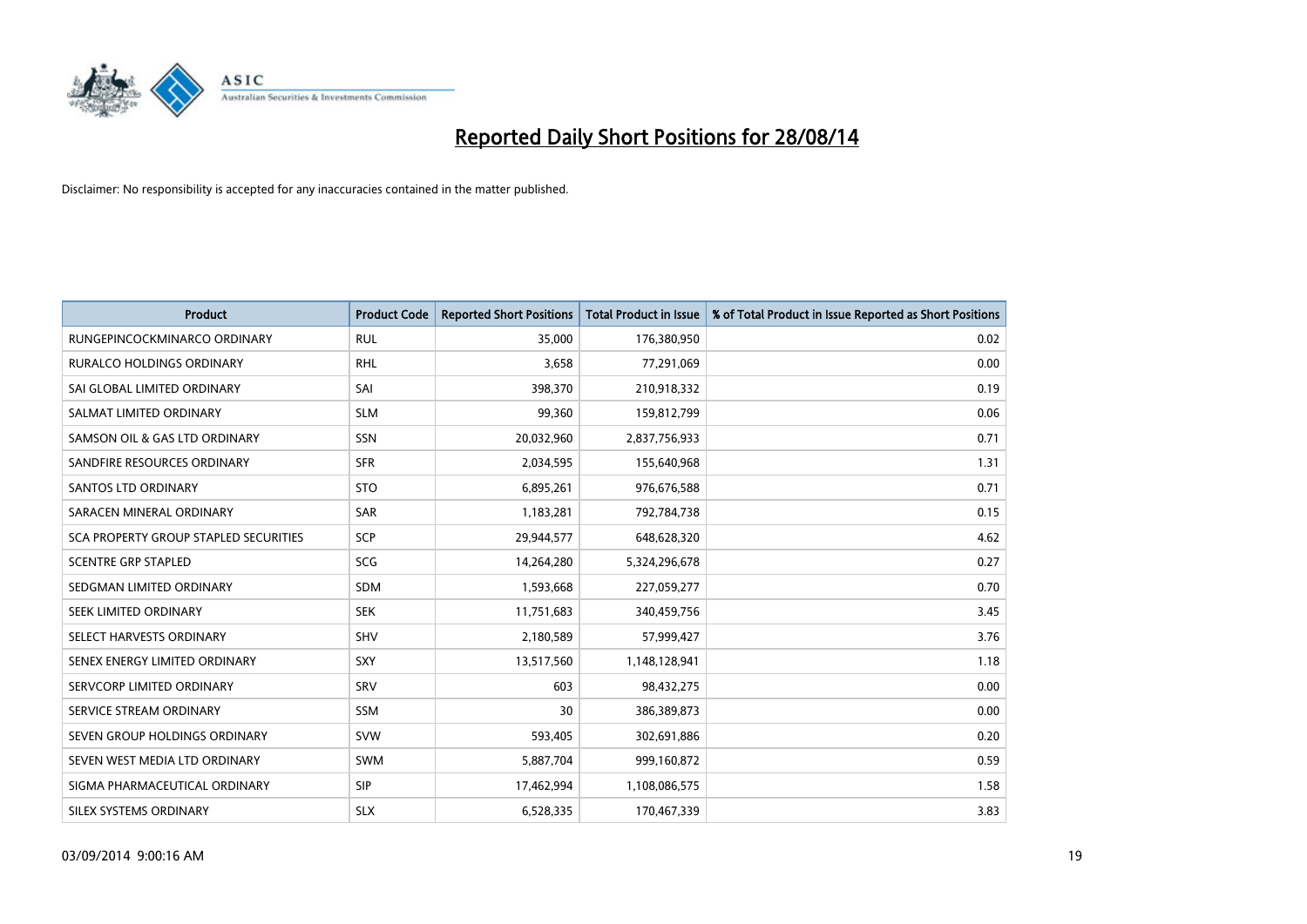

| <b>Product</b>                           | <b>Product Code</b> | <b>Reported Short Positions</b> | <b>Total Product in Issue</b> | % of Total Product in Issue Reported as Short Positions |
|------------------------------------------|---------------------|---------------------------------|-------------------------------|---------------------------------------------------------|
| SILVER CHEF LIMITED ORDINARY             | SIV                 | 73,335                          | 29,469,492                    | 0.25                                                    |
| SILVER LAKE RESOURCE ORDINARY            | <b>SLR</b>          | 23,896,184                      | 503,233,971                   | 4.75                                                    |
| SIMS METAL MGMT LTD ORDINARY             | SGM                 | 12,829,568                      | 204,605,159                   | 6.27                                                    |
| SINGAPORE TELECOMM. CHESS DEPOSITARY INT | SGT                 | 6,921,783                       | 117,328,705                   | 5.90                                                    |
| SINO GAS ENERGY ORDINARY                 | <b>SEH</b>          | 7,467,845                       | 1,541,422,358                 | 0.48                                                    |
| SIRIUS RESOURCES NL ORDINARY             | <b>SIR</b>          | 10,740,315                      | 340,888,269                   | 3.15                                                    |
| SIRTEX MEDICAL ORDINARY                  | <b>SRX</b>          | 172,311                         | 56,494,365                    | 0.31                                                    |
| SKILLED GROUP LTD ORDINARY               | <b>SKE</b>          | 5,168,683                       | 235,254,496                   | 2.20                                                    |
| SKY NETWORK ORDINARY                     | <b>SKT</b>          | 195,741                         | 389,139,785                   | 0.05                                                    |
| SKYCITY ENT GRP LTD ORDINARY             | <b>SKC</b>          | 6,933,835                       | 582,088,094                   | 1.19                                                    |
| <b>SLATER &amp; GORDON ORDINARY</b>      | SGH                 | 2,361,559                       | 204,338,625                   | 1.16                                                    |
| SMS MANAGEMENT, ORDINARY                 | <b>SMX</b>          | 2,222,671                       | 69,394,537                    | 3.20                                                    |
| SONIC HEALTHCARE ORDINARY                | SHL                 | 3,477,041                       | 400,811,556                   | 0.87                                                    |
| SOUL PATTINSON (W.H) ORDINARY            | SOL                 | 11,184                          | 239,395,320                   | 0.00                                                    |
| SP AUSNET STAPLED SECURITIES             | <b>SPN</b>          | 801,283                         | 3,425,244,162                 | 0.02                                                    |
| SPARK INFRASTRUCTURE STAPLED US PROHIBT. | SKI                 | 15,037,150                      | 1,466,360,128                 | 1.03                                                    |
| SPARK NEW ZEALAND ORDINARY               | <b>SPK</b>          | 7,796,038                       | 1,828,530,844                 | 0.43                                                    |
| SPDR 200 FUND ETF UNITS                  | <b>STW</b>          | 43,673                          | 46,146,865                    | 0.09                                                    |
| SPECIALTY FASHION ORDINARY               | <b>SFH</b>          | 607                             | 192,236,121                   | 0.00                                                    |
| SPOTLESS GRP HLD LTD ORDINARY            | <b>SPO</b>          | 21,792,849                      | 1,098,290,178                 | 1.98                                                    |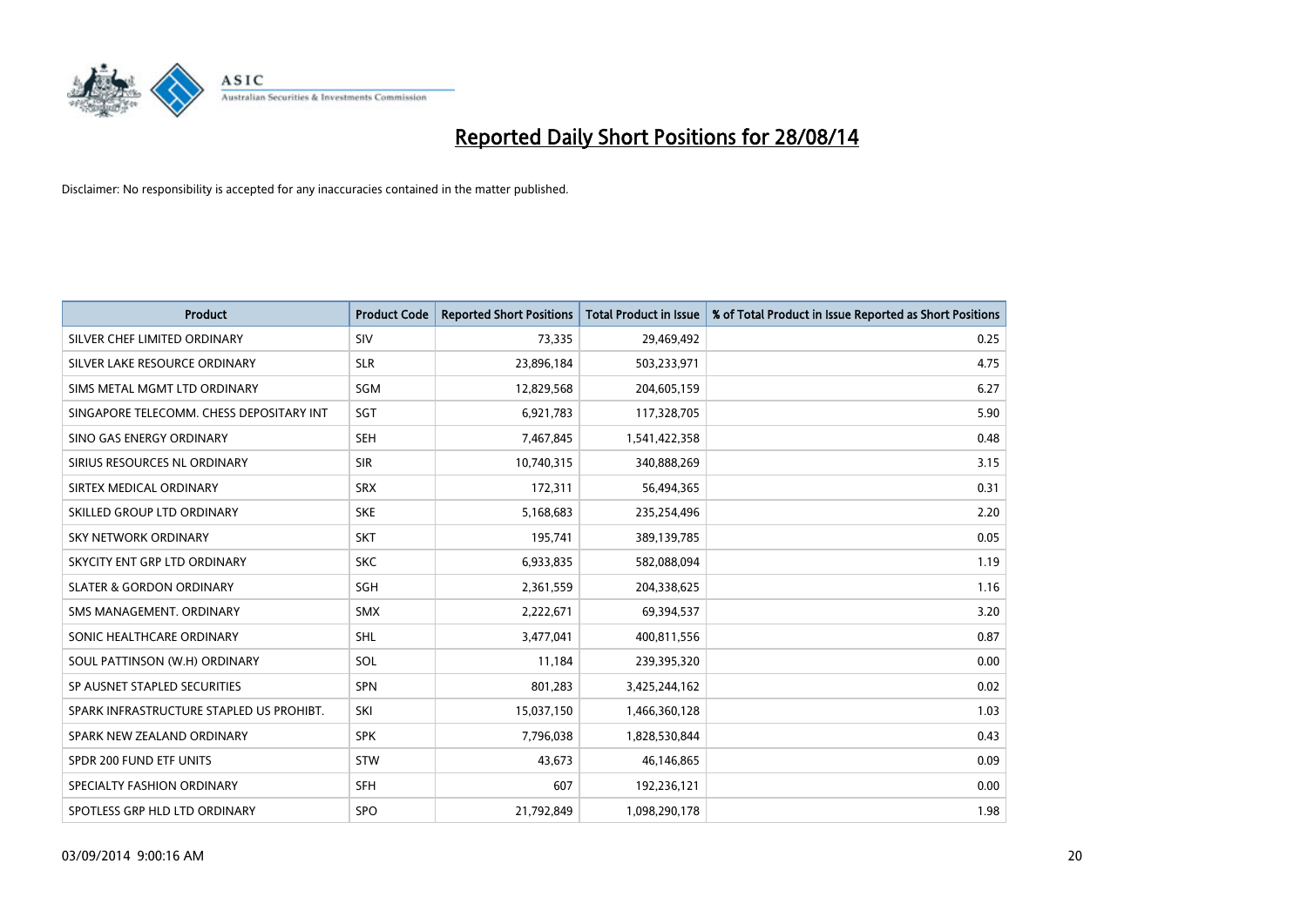

| <b>Product</b>                   | <b>Product Code</b> | <b>Reported Short Positions</b> | <b>Total Product in Issue</b> | % of Total Product in Issue Reported as Short Positions |
|----------------------------------|---------------------|---------------------------------|-------------------------------|---------------------------------------------------------|
| ST BARBARA LIMITED ORDINARY      | <b>SBM</b>          | 13,339,538                      | 488,074,077                   | 2.73                                                    |
| STARPHARMA HOLDINGS ORDINARY     | SPL                 | 14,358,080                      | 285,109,680                   | 5.04                                                    |
| STEADFAST GROUP LTD ORDINARY     | <b>SDF</b>          | 5,369,893                       | 501,638,307                   | 1.07                                                    |
| STH CRS ELECT ENGNR ORDINARY     | <b>SXE</b>          | 13,433                          | 161,523,130                   | 0.01                                                    |
| STHN CROSS MEDIA ORDINARY        | <b>SXL</b>          | 33,065,280                      | 705,246,986                   | 4.69                                                    |
| STOCKLAND UNITS/ORD STAPLED      | SGP                 | 8,885,285                       | 2,326,978,560                 | 0.38                                                    |
| STRAITS RES LTD. ORDINARY        | SRQ                 | 28,747                          | 1,217,730,293                 | 0.00                                                    |
| STRIKE ENERGY LTD ORDINARY       | <b>STX</b>          | 4,000                           | 833,330,946                   | 0.00                                                    |
| STW COMMUNICATIONS ORDINARY      | SGN                 | 3,023,133                       | 403,828,512                   | 0.75                                                    |
| SUNCORP GROUP LTD ORDINARY       | <b>SUN</b>          | 10,354,807                      | 1,286,600,980                 | 0.80                                                    |
| SUNDANCE ENERGY ORDINARY         | <b>SEA</b>          | 2,762,591                       | 548,714,663                   | 0.50                                                    |
| SUNDANCE RESOURCES ORDINARY      | <b>SDL</b>          | 78,100,838                      | 3,082,028,456                 | 2.53                                                    |
| SUNLAND GROUP LTD ORDINARY       | <b>SDG</b>          | 1,307,901                       | 181,710,087                   | 0.72                                                    |
| SUPER RET REP LTD ORDINARY       | SUL                 | 6,575,891                       | 196,731,620                   | 3.34                                                    |
| SYD AIRPORT STAPLED US PROHIBIT. | SYD                 | 23,987,979                      | 2,216,216,041                 | 1.08                                                    |
| SYRAH RESOURCES ORDINARY         | <b>SYR</b>          | 3,954,527                       | 163,470,076                   | 2.42                                                    |
| TABCORP HOLDINGS LTD ORDINARY    | <b>TAH</b>          | 14,107,563                      | 762,954,019                   | 1.85                                                    |
| TAP OIL LIMITED ORDINARY         | <b>TAP</b>          | 7,221                           | 243,150,627                   | 0.00                                                    |
| TASSAL GROUP LIMITED ORDINARY    | <b>TGR</b>          | 181,330                         | 146,507,029                   | 0.12                                                    |
| <b>TATTS GROUP LTD ORDINARY</b>  | <b>TTS</b>          | 29,878,048                      | 1,434,545,797                 | 2.08                                                    |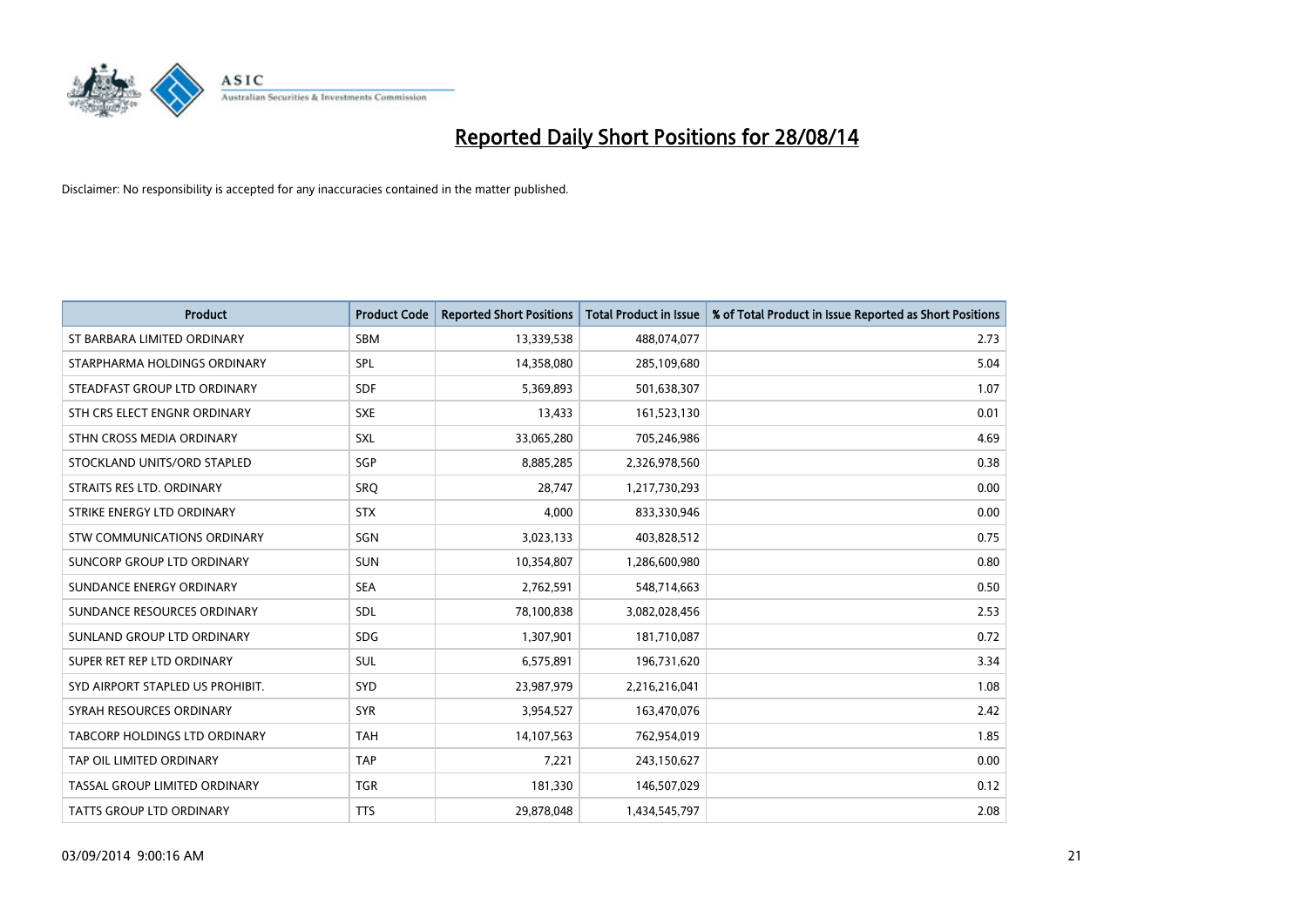

| <b>Product</b>                       | <b>Product Code</b> | <b>Reported Short Positions</b> | <b>Total Product in Issue</b> | % of Total Product in Issue Reported as Short Positions |
|--------------------------------------|---------------------|---------------------------------|-------------------------------|---------------------------------------------------------|
| <b>TECHNOLOGY ONE ORDINARY</b>       | <b>TNE</b>          | 53,867                          | 308,796,455                   | 0.02                                                    |
| TELSTRA CORPORATION. ORDINARY        | <b>TLS</b>          | 47,593,761                      | 12,443,074,357                | 0.38                                                    |
| TEN NETWORK HOLDINGS ORDINARY        | <b>TEN</b>          | 139,189,422                     | 2,630,984,596                 | 5.29                                                    |
| TERANGA GOLD CORP CDI 1:1            | <b>TGZ</b>          | 1,374                           | 79,354,621                    | 0.00                                                    |
| TFS CORPORATION LTD ORDINARY         | <b>TFC</b>          | 1,687,199                       | 324,157,408                   | 0.52                                                    |
| THE PAS GROUP LTD ORDINARY           | <b>PGR</b>          | 609,390                         | 136,690,860                   | 0.45                                                    |
| THE REJECT SHOP ORDINARY             | <b>TRS</b>          | 2,926,354                       | 28,844,648                    | 10.15                                                   |
| THORN GROUP LIMITED ORDINARY         | <b>TGA</b>          | 176                             | 150,634,985                   | 0.00                                                    |
| <b>TIGER RESOURCES ORDINARY</b>      | <b>TGS</b>          | 9,137,324                       | 898,784,227                   | 1.02                                                    |
| TOLL HOLDINGS LTD ORDINARY           | <b>TOL</b>          | 28,647,267                      | 717,133,875                   | 3.99                                                    |
| TOX FREE SOLUTIONS ORDINARY          | <b>TOX</b>          | 3,361,253                       | 133,752,359                   | 2.51                                                    |
| TPG TELECOM LIMITED ORDINARY         | <b>TPM</b>          | 12,247,858                      | 793,808,141                   | 1.54                                                    |
| TRADE ME GROUP ORDINARY              | <b>TME</b>          | 4,405,533                       | 396,584,956                   | 1.11                                                    |
| TRANSFIELD SERVICES ORDINARY         | <b>TSE</b>          | 24,154,029                      | 512,457,716                   | 4.71                                                    |
| TRANSPACIFIC INDUST, ORDINARY        | <b>TPI</b>          | 6,368,262                       | 1,579,648,778                 | 0.40                                                    |
| TRANSURBAN GROUP TRIPLE STAPLED SEC. | <b>TCL</b>          | 18,305,198                      | 1,905,959,897                 | 0.96                                                    |
| TREASURY GROUP ORDINARY              | <b>TRG</b>          | 89,790                          | 23,697,498                    | 0.38                                                    |
| TREASURY WINE ESTATE ORDINARY        | <b>TWE</b>          | 8,868,540                       | 649,427,560                   | 1.37                                                    |
| TROY RESOURCES LTD ORDINARY          | <b>TRY</b>          | 2,255,688                       | 195,096,457                   | 1.16                                                    |
| <b>TZ LIMITED ORDINARY</b>           | <b>TZL</b>          | 5,448,454                       | 384,874,293                   | 1.42                                                    |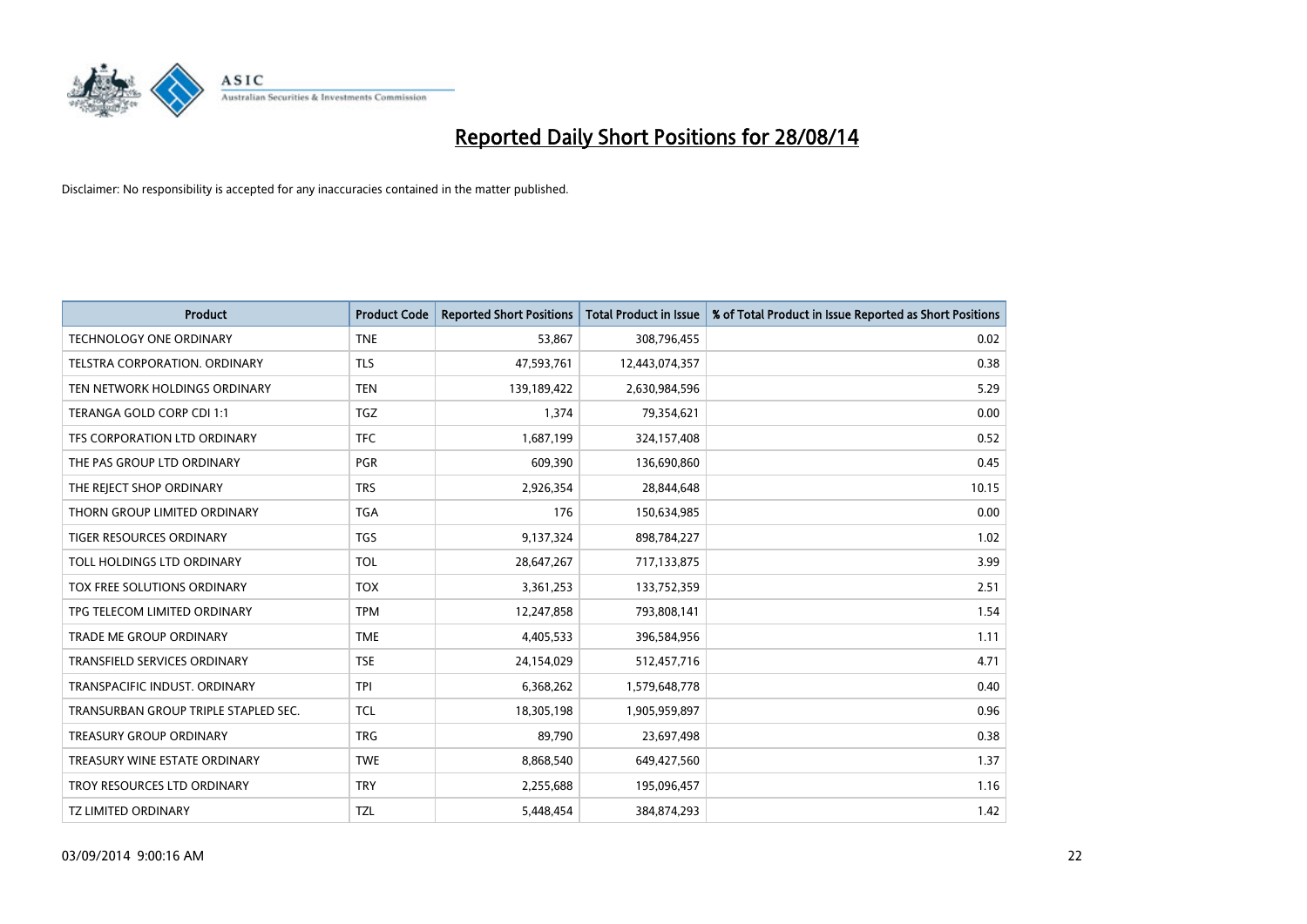

| <b>Product</b>                       | <b>Product Code</b> | <b>Reported Short Positions</b> | <b>Total Product in Issue</b> | % of Total Product in Issue Reported as Short Positions |
|--------------------------------------|---------------------|---------------------------------|-------------------------------|---------------------------------------------------------|
| <b>UGL LIMITED ORDINARY</b>          | UGL                 | 13,449,893                      | 166,511,240                   | 8.08                                                    |
| UNILIFE CORPORATION CDI 6:1          | <b>UNS</b>          | 108,562                         | 268,559,046                   | 0.04                                                    |
| UXC LIMITED ORDINARY                 | <b>UXC</b>          | 3,688,288                       | 322,477,434                   | 1.14                                                    |
| <b>VEDA GROUP LTD ORDINARY</b>       | <b>VED</b>          | 18,115,483                      | 842,055,406                   | 2.15                                                    |
| <b>VILLAGE ROADSHOW LTD ORDINARY</b> | <b>VRL</b>          | 739,904                         | 159,504,142                   | 0.46                                                    |
| <b>VIRGIN AUS HLDG LTD ORDINARY</b>  | <b>VAH</b>          | 56,962,099                      | 3,514,825,734                 | 1.62                                                    |
| <b>VIRTUS HEALTH LTD ORDINARY</b>    | <b>VRT</b>          | 4,754,273                       | 79,722,678                    | 5.96                                                    |
| <b>VOCATION LTD ORDINARY</b>         | <b>VET</b>          | 14,250,897                      | 202,899,894                   | 7.02                                                    |
| <b>VOCUS COMMS LTD ORDINARY</b>      | <b>VOC</b>          | 283,437                         | 94,609,834                    | 0.30                                                    |
| WARRNAMBOOL CHEESE ORDINARY          | <b>WCB</b>          | 19                              | 56,098,797                    | 0.00                                                    |
| WATPAC LIMITED ORDINARY              | <b>WTP</b>          | 2,516                           | 186,489,922                   | 0.00                                                    |
| WEBIET LIMITED ORDINARY              | <b>WEB</b>          | 1,538,977                       | 79,397,959                    | 1.94                                                    |
| <b>WESFARMERS LIMITED ORDINARY</b>   | <b>WES</b>          | 5,562,925                       | 1,143,274,951                 | 0.49                                                    |
| WESTERN AREAS LTD ORDINARY           | <b>WSA</b>          | 14,436,037                      | 232,580,131                   | 6.21                                                    |
| WESTERN DESERT RES. ORDINARY         | <b>WDR</b>          | 6,472,803                       | 620,049,919                   | 1.04                                                    |
| WESTERN DESERT RES. RIGHTS 31-MAR-14 | <b>WDRR</b>         | 17,835                          | 120,009,662                   | 0.01                                                    |
| <b>WESTFIELD CORP STAPLED</b>        | WFD                 | 2,167,654                       | 2,078,089,686                 | 0.10                                                    |
| WESTFIELD GROUP ORD/UNIT STAPLED SEC | <b>WDC</b>          | 1,639,762                       | 2,078,089,686                 | 0.08                                                    |
| <b>WESTPAC BANKING CORP ORDINARY</b> | <b>WBC</b>          | 20,257,687                      | 3,109,048,309                 | 0.65                                                    |
| WHITE ENERGY COMPANY ORDINARY        | <b>WEC</b>          | 31,950                          | 328,374,494                   | 0.01                                                    |